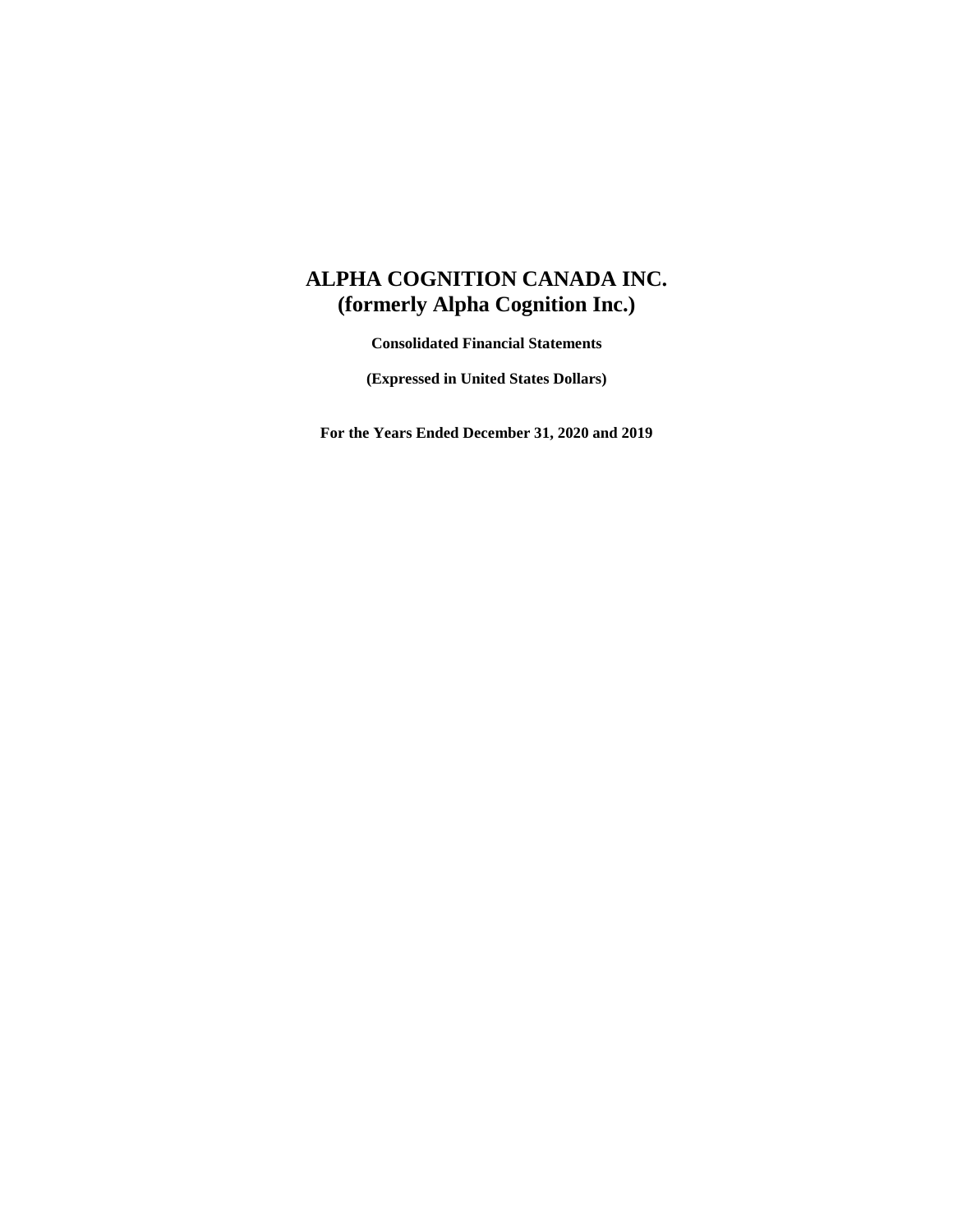# **INDEPENDENT AUDITORS' REPORT** ............................................................................................................... 2

# **FINANCIAL STATEMENTS**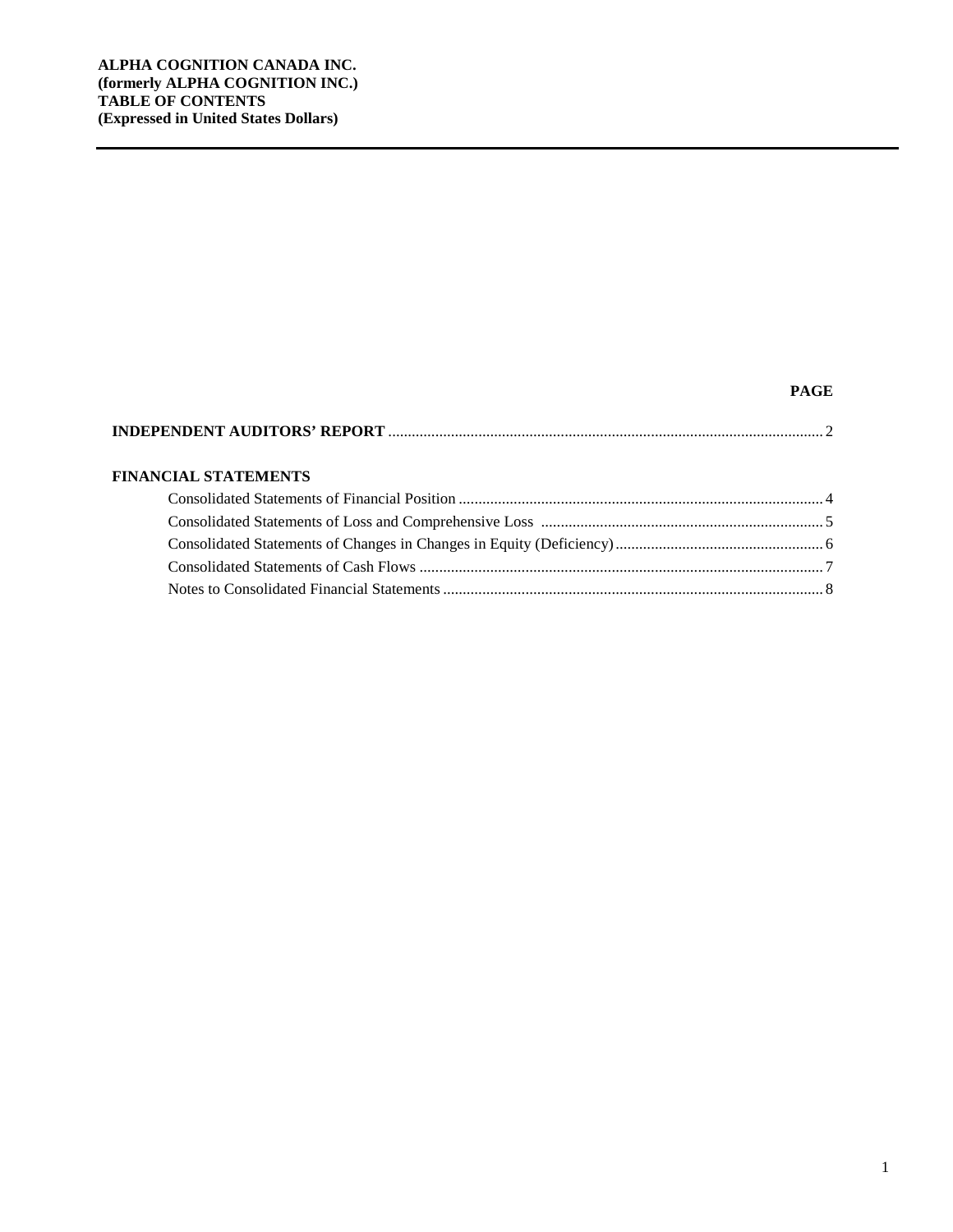

17th floor, 1030 West Georgia St., Vancouver, BC, Canada V6E 2Y3 Tel: 604.714.3600 Fax: 604.714.3669 Web: manningelliott.com

#### **INDEPENDENT AUDITORS' REPORT**

To the Shareholders and Directors of Alpha Cognition Canada Inc. (formerly Alpha Cognition Inc.)

#### **Opinion**

We have audited the consolidated financial statements of Alpha Cognition Canada Inc. and its subsidiary (the "Company") which comprise the consolidated statements of financial position as at December 31, 2020 and 2019, and the consolidated statements of loss and comprehensive loss, changes in equity (deficiency) and cash flows for the years then ended, and the related notes comprising a summary of significant accounting policies and other explanatory information.

In our opinion, the accompanying consolidated financial statements present fairly, in all material respects, the financial position of the Company as at December 31, 2020 and 2019, and its financial performance and its cash flows for the years then ended in accordance with International Financial Reporting Standards as issued by the International Accounting Standards Board.

#### **Basis for Opinion**

We conducted our audits in accordance with Canadian generally accepted auditing standards. Our responsibilities under those standards are further described in the Auditors' Responsibilities for the Audit of the Consolidated Financial Statements section of our report. We are independent of the Company in accordance with the ethical requirements that are relevant to our audits of the consolidated financial statements in Canada, and we have fulfilled our other ethical responsibilities in accordance with these requirements. We believe that the audit evidence we have obtained is sufficient and appropriate to provide a basis for our opinion.

#### **Other Information**

Management is responsible for the other information, which comprises the information included in the Company's Management Discussion & Analysis to be filed with the relevant Canadian securities commissions.

Our opinion on the consolidated financial statements does not cover the other information and we do not express any form of assurance conclusion thereon.

In connection with our audit of the consolidated financial statements, our responsibility is to read the other information identified above and, in doing so, consider whether the other information is materially inconsistent with the consolidated financial statements or our knowledge obtained in the audit or otherwise appears to be materially misstated.

If, based on the work we have performed on this other information, we conclude that there is a material misstatement of this other information, we are required to report that fact. We have nothing to report in this regard.

#### **Responsibilities of Management and Those Charged with Governance for the Consolidated Financial Statements**

Management is responsible for the preparation and fair presentation of the consolidated financial statements in accordance with International Financial Reporting Standards as issued by the International Accounting Standards Board, and for such internal control as management determines is necessary to enable the preparation of consolidated financial statements that are free from material misstatement, whether due to fraud or error.

In preparing the consolidated financial statements, management is responsible for assessing the Company's ability to continue as a going concern, disclosing, as applicable, matters related to going concern and using the going concern basis of accounting unless management either intends to liquidate the Company or to cease operations, or has no realistic alternative but to do so.

Those charged with governance are responsible for overseeing the Company's financial reporting process.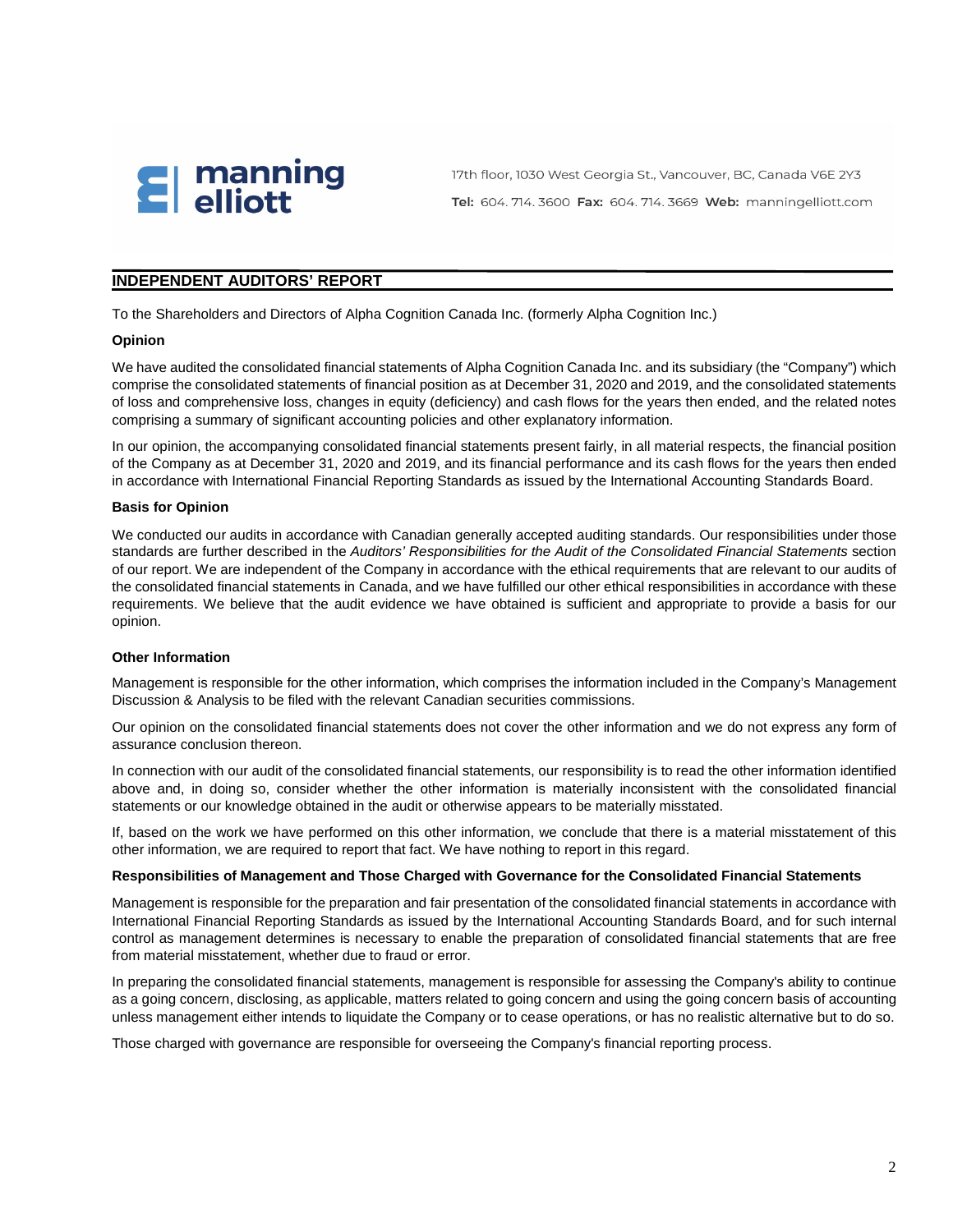#### **Auditors' Responsibilities for the Audit of the Consolidated Financial Statements**

Our objectives are to obtain reasonable assurance about whether the consolidated financial statements as a whole are free from material misstatement, whether due to fraud or error, and to issue an auditors' report that includes our opinion. Reasonable assurance is a high level of assurance, but is not a guarantee that an audit conducted in accordance with Canadian generally accepted auditing standards will always detect a material misstatement when it exists. Misstatements can arise from fraud or error and are considered material if, individually or in the aggregate, they could reasonably be expected to influence the economic decisions of users taken on the basis of these consolidated financial statements.

As part of an audit in accordance with Canadian generally accepted auditing standards, we exercise professional judgment and maintain professional skepticism throughout the audit. We also:

- Identify and assess the risks of material misstatement of the consolidated financial statements, whether due to fraud or error, design and perform audit procedures responsive to those risks, and obtain audit evidence that is sufficient and appropriate to provide a basis for our opinion. The risk of not detecting a material misstatement resulting from fraud is higher than for one resulting from error, as fraud may involve collusion, forgery, intentional omissions, misrepresentations, or the override of internal control.
- Obtain an understanding of internal control relevant to the audit in order to design audit procedures that are appropriate in the circumstances, but not for the purpose of expressing an opinion on the effectiveness of the Company's internal control.
- Evaluate the appropriateness of accounting policies used and the reasonableness of accounting estimates and related disclosures made by management.
- Conclude on the appropriateness of management's use of the going concern basis of accounting and, based on the audit evidence obtained, whether a material uncertainty exists related to events or conditions that may cast significant doubt on the Company's ability to continue as a going concern. If we conclude that a material uncertainty exists, we are required to draw attention in our auditors' report to the related disclosures in the consolidated financial statements or, if such disclosures are inadequate, to modify our opinion. Our conclusions are based on the audit evidence obtained up to the date of our auditors' report. However, future events or conditions may cause the Company to cease to continue as a going concern.
- Evaluate the overall presentation, structure and content of the consolidated financial statements, including the disclosures, and whether the consolidated financial statements represent the underlying transactions and events in a manner that achieves fair presentation.
- Obtain sufficient appropriate audit evidence regarding the financial information of the entities or business activities within the Company to express an opinion on the consolidated financial statements. We are responsible for the direction, supervision and performance of the group audit. We remain solely responsible for our audit opinion.

We communicate with those charged with governance regarding, among other matters, the planned scope and timing of the audit and significant audit findings, including any significant deficiencies in internal control that we identify during our audit.

We also provide those charged with governance with a statement that we have complied with relevant ethical requirements regarding independence, and to communicate with them all relationships and other matters that may reasonably be thought to bear on our independence, and where applicable, related safeguards.

The engagement partner on the audit resulting in this independent auditors' report is Michael Ryan Ayre.

Manning Elliott LLP

CHARTERED PROFESSIONAL ACCOUNTANTS Vancouver, Canada April 21, 2021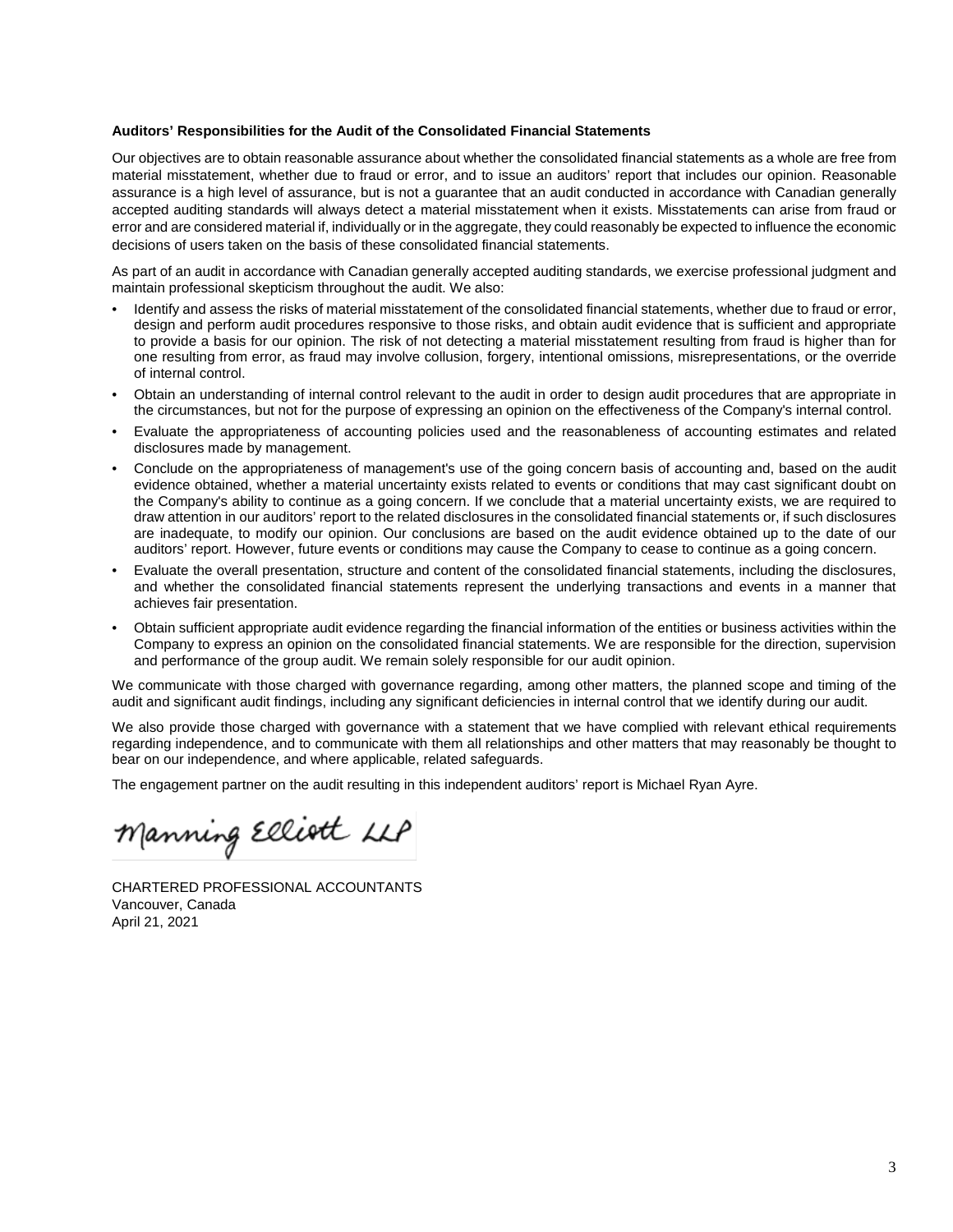### **ALPHA COGNITION CANADA INC. (formerly ALPHA COGNITION INC.) CONSOLIDATED STATEMENTS OF FINANCIAL POSITION (Expressed in United States Dollars)**

**December 31, December 31, Note 2020 2019 \$ \$ ASSETS Current assets** Cash 5,926,350 5,497,508 Subscription receipts receivable 16 1,439,223 Tax recoverable 22,931 32,931 Prepaid expenses and other current assets 16 314,715 57,368 7,700,231 5,587,807 **Equipment** 6,837 - **Intangible asset, net** 3 729,137 808,180 **8,436,205 6,395,987 LIABILITIES Current liabilities** Accounts payable and accrued liabilities 4 203,853 160,502 Related parties payable  $6.9$  11,542 136,128 Refundable subscription receipts 16 3,337,963 Promissory note - current portion 6 24,000 24,000 24,000 3,577,358 320,630 **Convertible debentures, net** 5 2,257,109 **Promissory note** 831,062 **Derivative liability** 5 1,651,831 8,420,197 1,151,692 **SHAREHOLDERS' DEFICIENCY Share capital** 7 14,568,312 14,451,575 **Reserves** 3,532,914 3,936,583 3,532,914 **Accumulated deficit** (18,488,887) (12,740,194) 16,008 5,244,295 **8,436,205 6,395,987**  Note 10 – Commitments Note 16 – Qualifying transaction **Approved on behalf of the Board on April 21, 2021**

*/s/ Kenneth Cawkell* , Director */s/ Len Mertz* , Director

The accompanying notes are an integral part of these consolidated financial statements.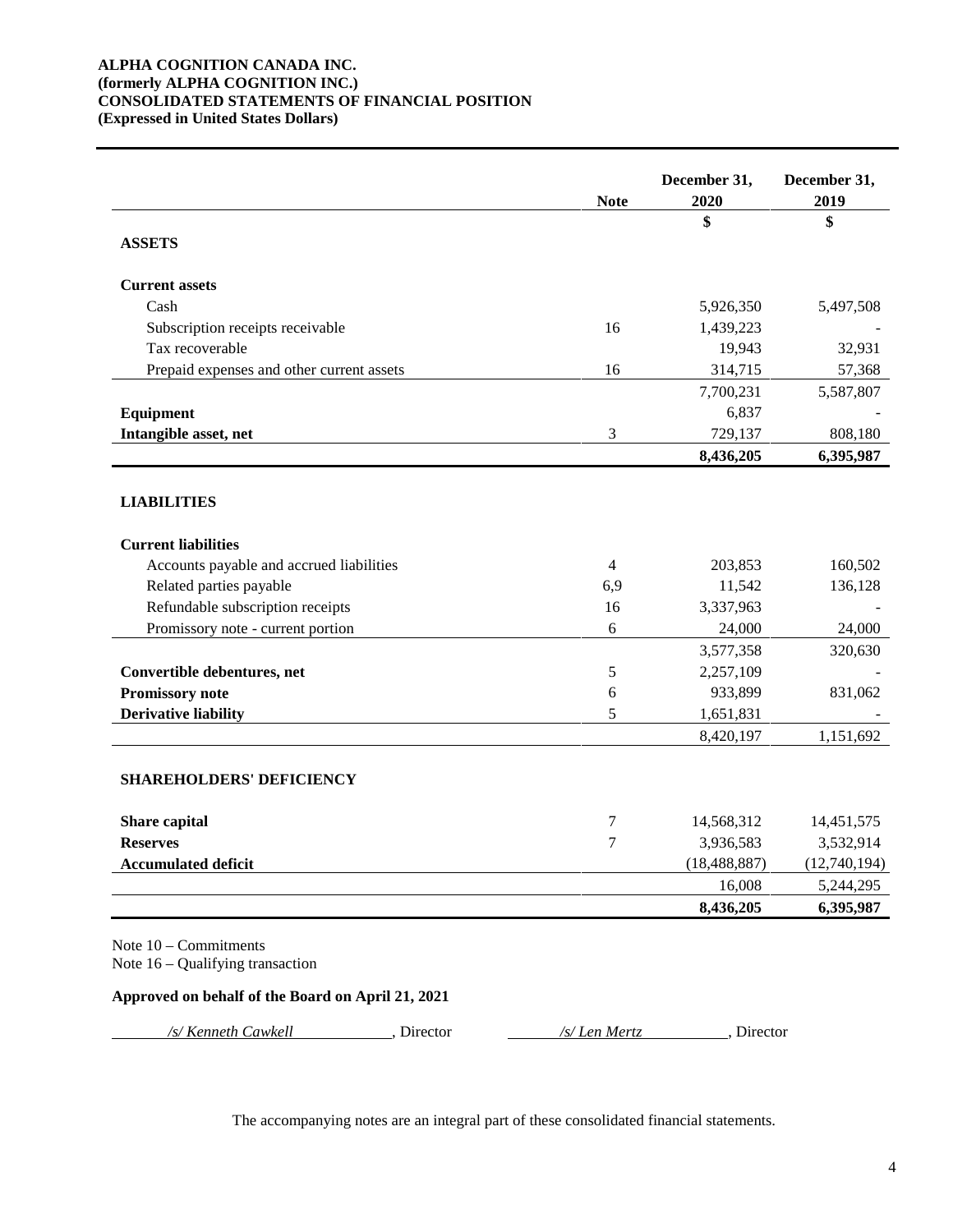## **ALPHA COGNITION CANADA INC. (formerly ALPHA COGNITION INC.) CONSOLIDATED STATEMENTS OF LOSS AND COMPREHENSIVE LOSS (Expressed in United States Dollars)**

|                                                                 |             | For the year ended<br>December 31, |             |
|-----------------------------------------------------------------|-------------|------------------------------------|-------------|
|                                                                 | <b>Note</b> | 2020                               | 2019        |
|                                                                 |             | \$                                 | \$          |
| <b>Operating expenses</b>                                       |             |                                    |             |
| Accretion expenses                                              | 5,6         | 660,915                            | 962,784     |
| Amortization expense                                            | 3           | 79,043                             | 79,042      |
| Depreciation                                                    |             | 2,401                              |             |
| Interest                                                        | 5,6         | 109,456                            | 209,944     |
| <b>Management Fees</b>                                          | 9           | 317,362                            | 225,999     |
| Other general and administrative                                | 9           | 133,141                            | 94,088      |
| Professional fees                                               | 9           | 364,807                            | 71,384      |
| Research and development                                        | 8           | 4,673,022                          | 3,562,589   |
| Share-based compensation                                        |             | 135,132                            | 1,103,794   |
| Travel and related                                              |             | 272                                | 24,156      |
|                                                                 |             | 6,475,551                          | 6,333,780   |
| Loss before other items                                         |             | (6,475,551)                        | (6,333,780) |
| <b>Other items</b>                                              |             |                                    |             |
| Foreign exchange loss                                           |             | (1,703)                            | (3,835)     |
| Interest income                                                 |             | 22,590                             | 35,587      |
| Business investigation costs                                    | 16          | (63, 887)                          |             |
| Gain (loss) on revaluation of derivative liability              | 5           | 734,344                            | (304, 499)  |
| Net loss and comprehensive loss                                 |             | (5,784,207)                        | (6,606,527) |
|                                                                 |             |                                    |             |
| Basic and diluted net loss per share                            |             | (0.13)                             | (0.21)      |
| Basic and diluted weighted average number of shares outstanding |             | 42,947,207                         | 31,457,851  |

The accompanying notes are an integral part of these consolidated financial statements.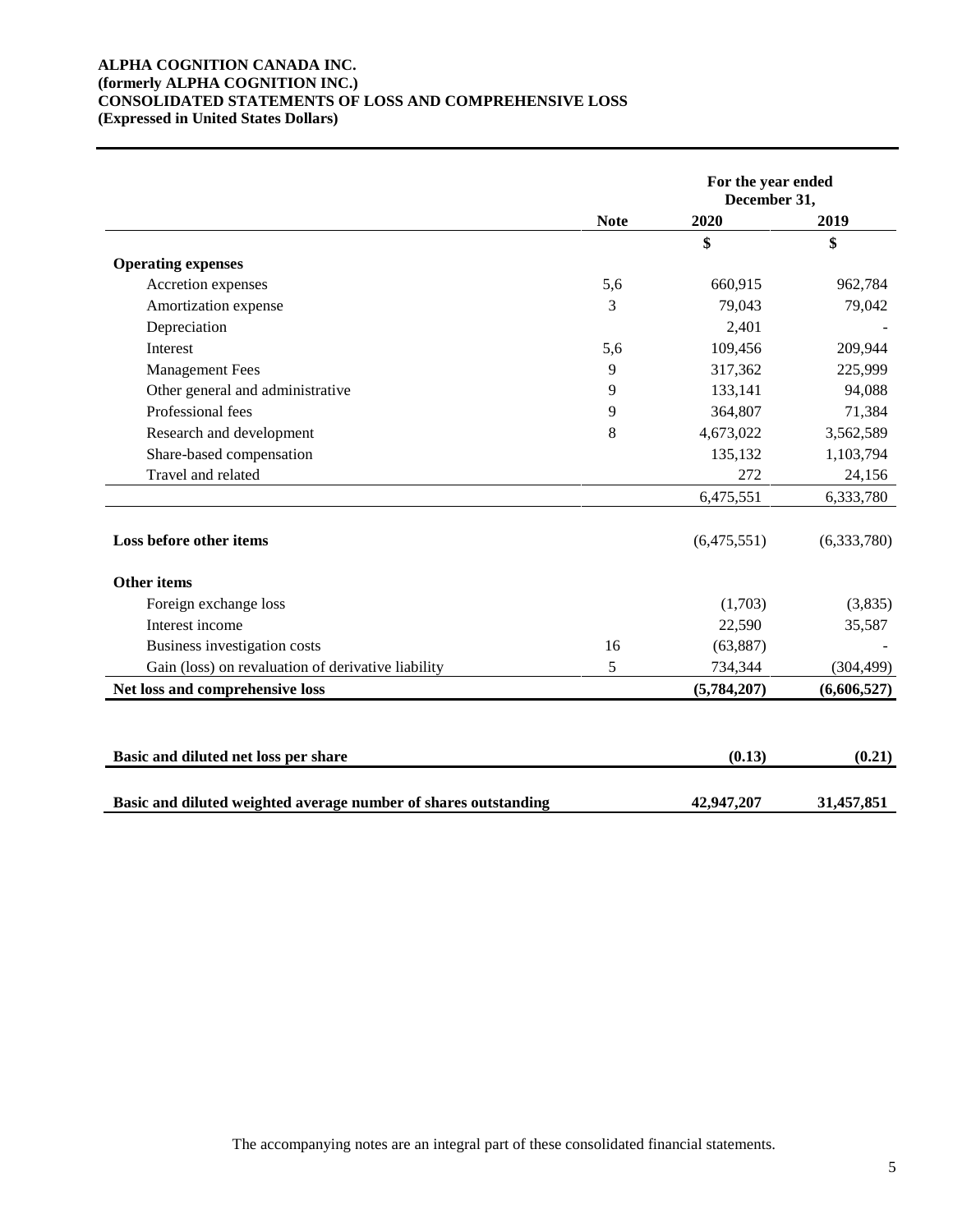## **ALPHA COGNITION CANADA INC. (formerly ALPHA COGNITION INC.) CONSOLIDATED STATEMENTS OF CHANGES IN EQUITY (DEFICIENCY) (Expressed in United States Dollars)**

|                                                                                     | <b>Common shares</b> |               | <b>Class B common</b><br>shares |               | <b>Preferred shares</b> |                          | <b>Total share capital</b> |            |                 | Accumulated    |              |
|-------------------------------------------------------------------------------------|----------------------|---------------|---------------------------------|---------------|-------------------------|--------------------------|----------------------------|------------|-----------------|----------------|--------------|
|                                                                                     | <b>Number</b>        | <b>Amount</b> | <b>Number</b>                   | <b>Amount</b> | <b>Number</b>           | Amount                   | <b>Number</b>              | Amount     | <b>Reserves</b> | <b>Deficit</b> | <b>Total</b> |
|                                                                                     |                      |               |                                 |               |                         |                          |                            | \$         | \$              | \$             | \$           |
| <b>Balance.</b><br><b>December 31, 2018</b>                                         | 24,419,018           | 870,377       | 1,180,334                       | 16,233        | 7,916,380               | 62                       | 33,515,732                 | 886,672    | 1,893,085       | (6,465,281)    | (3,685,524)  |
| Shares issued for cash<br>Shares issued for<br>promissory notes                     | 5,172,413            | 6,000,005     |                                 |               |                         | $\overline{\phantom{a}}$ | 5,172,413                  | 6,000,005  |                 |                | 6,000,005    |
| repayment<br>Shares and units issued<br>for conversion of<br>convertible promissory | 600,000              | 300,000       |                                 |               |                         |                          | 600,000                    | 300,000    |                 |                | 300,000      |
| notes and interest                                                                  | 9,063,913            | 6,576,034     |                                 |               |                         |                          | 9,063,913                  | 6,576,034  |                 |                | 6,576,034    |
| Options exercised<br>Share-based                                                    | 1,160,846            | 589,721       | 1,300,000                       | 99,143        |                         |                          | 2,460,846                  | 688,864    | (675, 956)      |                | 12,908       |
| compensation                                                                        |                      |               |                                 |               |                         |                          |                            |            | 2,763,560       |                | 2763,560     |
| Forfeited share options<br>Loss on debt                                             |                      |               |                                 |               |                         |                          |                            |            | (331, 614)      | 331,614        |              |
| extinguishment                                                                      |                      |               |                                 |               |                         |                          |                            |            | (116, 161)      |                | (116, 161)   |
| Loss for the year                                                                   |                      |               |                                 |               |                         |                          |                            |            |                 | (6,606,527)    | (6,606,527)  |
| <b>Balance</b> ,                                                                    |                      |               |                                 |               |                         |                          |                            |            |                 |                |              |
| December 31, 2019                                                                   | 40,416,190           | 14,336,137    | 2,480,334                       | 115,376       | 7,916,380               | 62                       | 50,812,904                 | 14,451,575 | 3,532,914       | (12,740,194)   | 5,244,295    |
| Share conversion                                                                    | 2,480,334            | 115,376       | (2,480,334)                     | (115,376)     |                         |                          |                            |            |                 |                |              |
| Options exercised<br>Share-based                                                    | 100,000              | 116,737       |                                 |               |                         |                          | 100,000                    | 116,737    | (115, 737)      |                | 1,000        |
| compensation                                                                        |                      |               |                                 |               |                         |                          |                            |            | 554,920         |                | 554,920      |
| Forfeited share options                                                             |                      |               |                                 |               |                         |                          |                            |            | (35,514)        | 35,514         |              |
| Loss for the year                                                                   |                      |               |                                 |               |                         |                          |                            |            |                 | (5,784,207)    | (5,784,207)  |
| Balance,<br><b>December 31, 2020</b>                                                | 42,996,524           | 14,568,250    |                                 |               | 7,916,380               | 62                       | 50,912,904                 | 14,568,312 | 3,936,583       | (18, 488, 887) | 16,008       |

The accompanying notes are an integral part of these consolidated financial statements.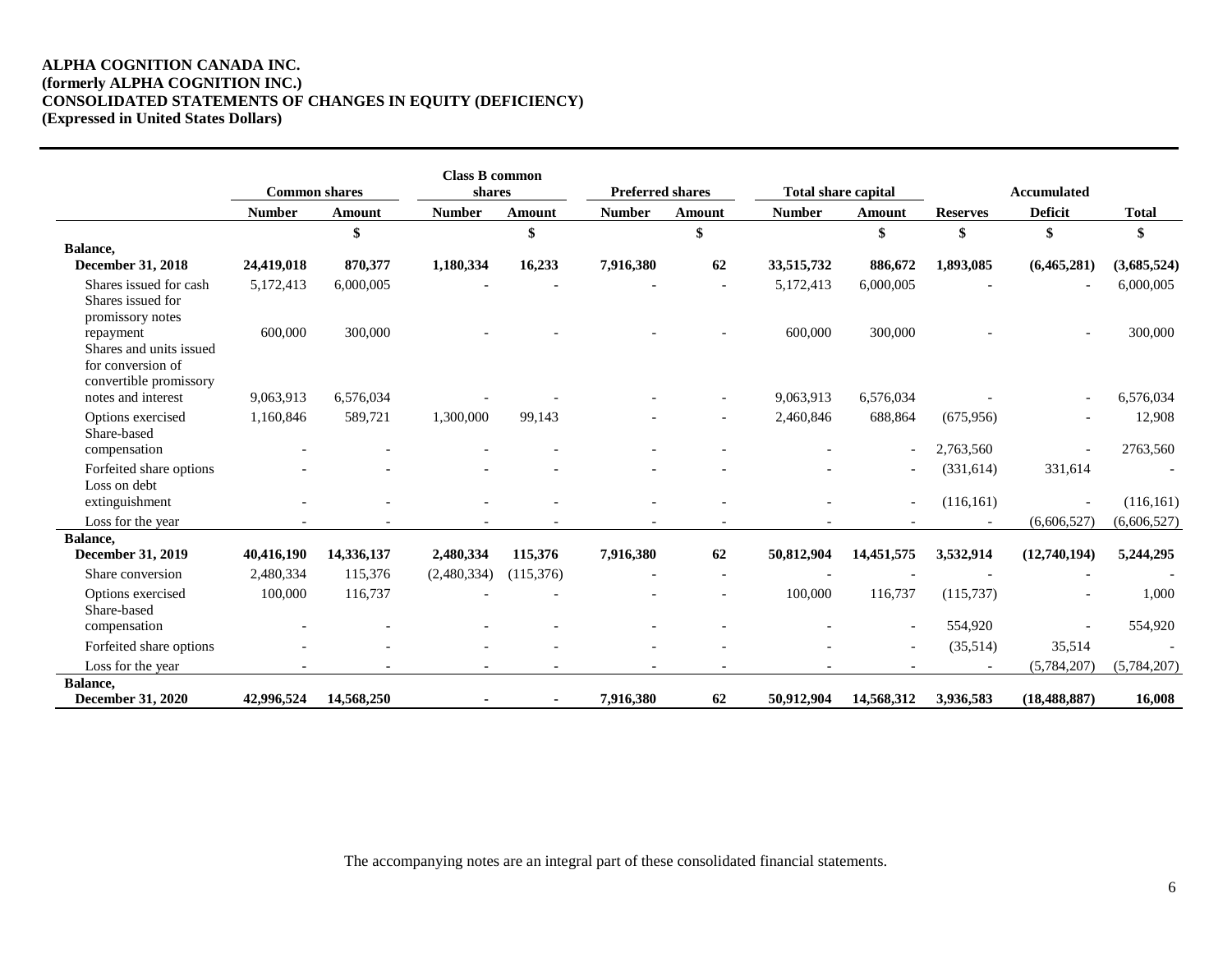## **ALPHA COGNITION CANADA INC. (formerly ALPHA COGNITION INC.) CONSOLIDATED STATEMENTS OF CASH FLOWS (Expressed in United States Dollars)**

|                                                            | For the year ended<br>December 31, |               |
|------------------------------------------------------------|------------------------------------|---------------|
|                                                            | 2020                               | 2019          |
|                                                            | \$                                 | \$            |
| Cash flows provided by (used in) operating activities      |                                    |               |
| Loss for the year                                          | (5,784,207)                        | (6,606,527)   |
| Adjustments for non-cash items                             |                                    |               |
| Amortization of intangible assets                          | 79,043                             | 79,042        |
| Accretion of discount on convertible promissory notes      | 558,078                            | 870,289       |
| Accretion of discount on promissory note                   | 102,837                            | 92,495        |
| Accrued interest                                           | 109,435                            | 209,187       |
| Depreciation of equipment                                  | 2,401                              |               |
| Options exercised for consulting fees                      |                                    |               |
| Loss (gain) on revaluation of derivative liability         | (734, 344)                         | 304,499       |
| Share-based compensation                                   | 554,920                            | 2,763,560     |
|                                                            | (5, 111, 837)                      | (2, 287, 455) |
| Changes in non-cash operating working capital items:       |                                    |               |
| Tax recoverable                                            | 13,189                             | (32, 931)     |
| Corporate tax receivable                                   | (201)                              |               |
| Prepaid expenses and other current assets                  | (257, 347)                         | 48,892        |
| Accounts payable and accrued liabilities                   | 43,351                             | (288, 872)    |
| Related parties payable                                    | (124, 815)                         | 7,199         |
|                                                            | (5,437,660)                        | (2,553,167)   |
| Cash flows used in investing activities                    |                                    |               |
| Acquisition of equipment                                   | (9,238)                            |               |
|                                                            | (9,238)                            |               |
| Cash flows provided by (used in) financing activities      |                                    |               |
| Shares issued for cash                                     |                                    | 6,000,005     |
| Exercise of options                                        | 1,000                              | 12,908        |
| Funds received for private placement                       | 1,898,740                          |               |
| Interest paid on loans payable                             | (24,000)                           | (18,000)      |
| Proceeds from the issuance of convertible promissory notes | 4,000,000                          |               |
|                                                            | 5,875,740                          | 5,994,913     |
| Increase in cash during the year                           | 428,842                            | 3,441,746     |
| Cash, beginning of year                                    | 5,497,508                          | 2,055,762     |
| Cash, end of year                                          | 5,926,350                          | 5,497,508     |

Note 13 – Supplemental disclosure with respect to cash flows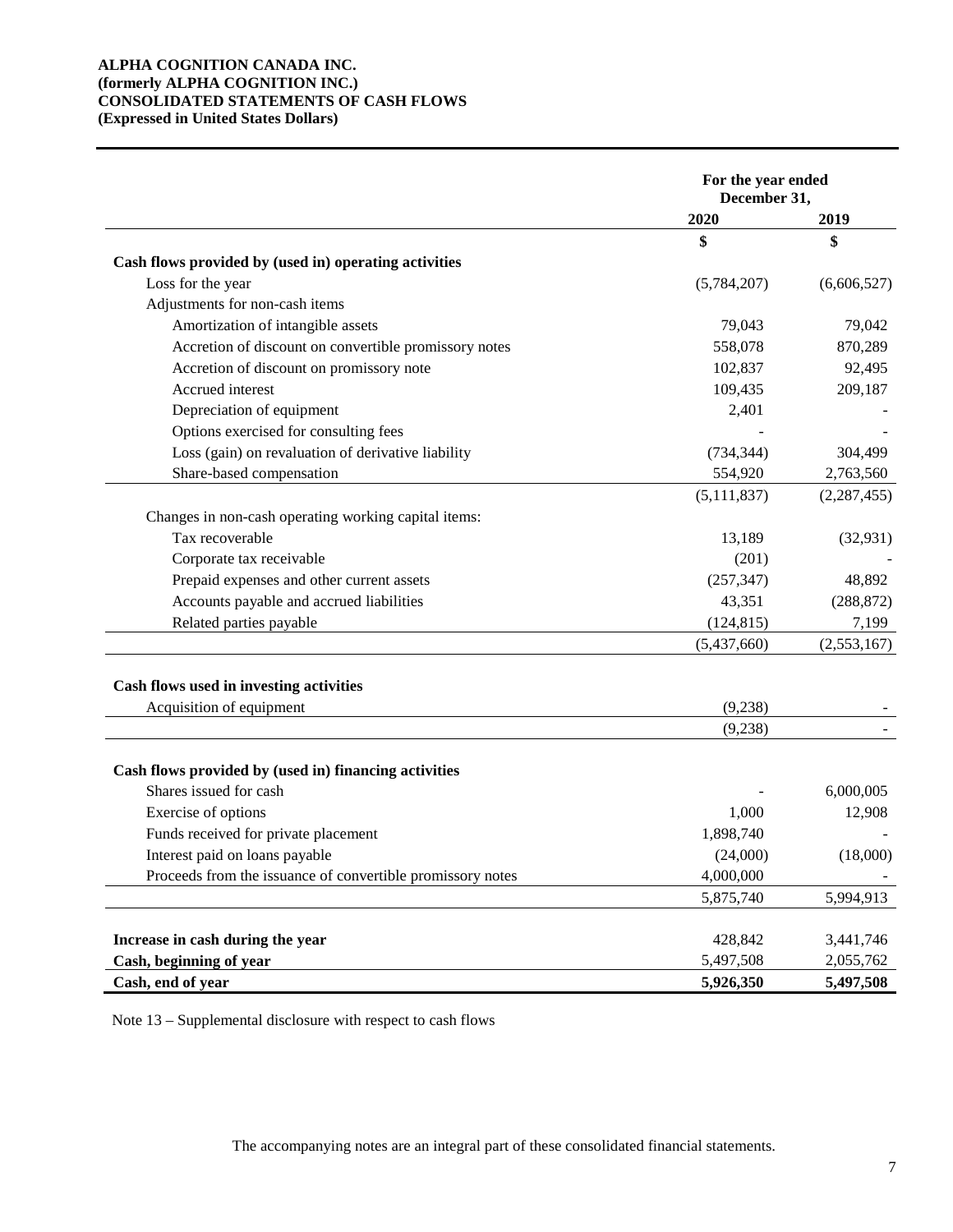## **NOTE 1 – OPERATIONS**

Alpha Cognition Canada Inc. (formerly Alpha Cognition Inc.) ("ACI Canada" or the "Company") is a Canadian company incorporated under the laws of the Province of British Columbia. The Company completed the change of name on March 17, 2021. The Company operates from its three offices located in Charlottetown, Prince Edward Island; Vancouver, British Columbia; and West Palm Beach, Florida and is in the business of researching and developing pharmaceutical treatments for neurological diseases.

The Company's head office and registered and records office is 439 Helmcken Street, Vancouver, BC, V6B 2E6.

## **NOTE 2 – SIGNIFICANT ACCOUNTING POLICIES**

The following is a summary of the significant accounting policies used in the preparation of these consolidated financial statements.

## **Statement of compliance**

These consolidated financial statements, including comparatives, have been prepared in accordance International Financial Reporting Standards ("IFRS") as issued by the International Accounting Standards Board ("IASB") and Interpretations issued by the International Financial Reporting Interpretations Committee ("IFRIC").

## **Basis of presentation**

The consolidated financial statements of the Company have been prepared on an accrual basis and are based on historical costs, except for certain financial assets and liabilities that are measured at fair value.

#### **Basis of consolidation**

These consolidated financial statements include the accounts of the Company and its wholly owned subsidiary, Alpha Cognition USA Inc. (formerly Neurodyn Cognition USA Inc.), incorporated under the laws of the State of Florida in the United States of America. All significant intercompany accounts and transactions between the Company and its subsidiary have been eliminated upon consolidation.

#### **Functional and presentation currency**

The consolidated financial statements are presented in United States dollars ("USD") unless otherwise noted. The functional currency of an entity is the currency of the primary economic environment in which the entity operates. The functional currency of the Company and its subsidiary is the USD. The functional currency determinations were conducted through an analysis of the consideration factors identified in IAS 21, *The Effects of Changes in Foreign Exchange Rates*.

Transactions in currencies other than USD are recorded at exchange rates prevailing on the dates of the transactions. At the end of each reporting period, monetary assets and liabilities denominated in foreign currencies are translated at the period end exchange rate while non-monetary assets and liabilities in foreign currencies are translated at historical rates. Revenues and expenses are translated at the average exchange rates approximating those in effect during the reporting period.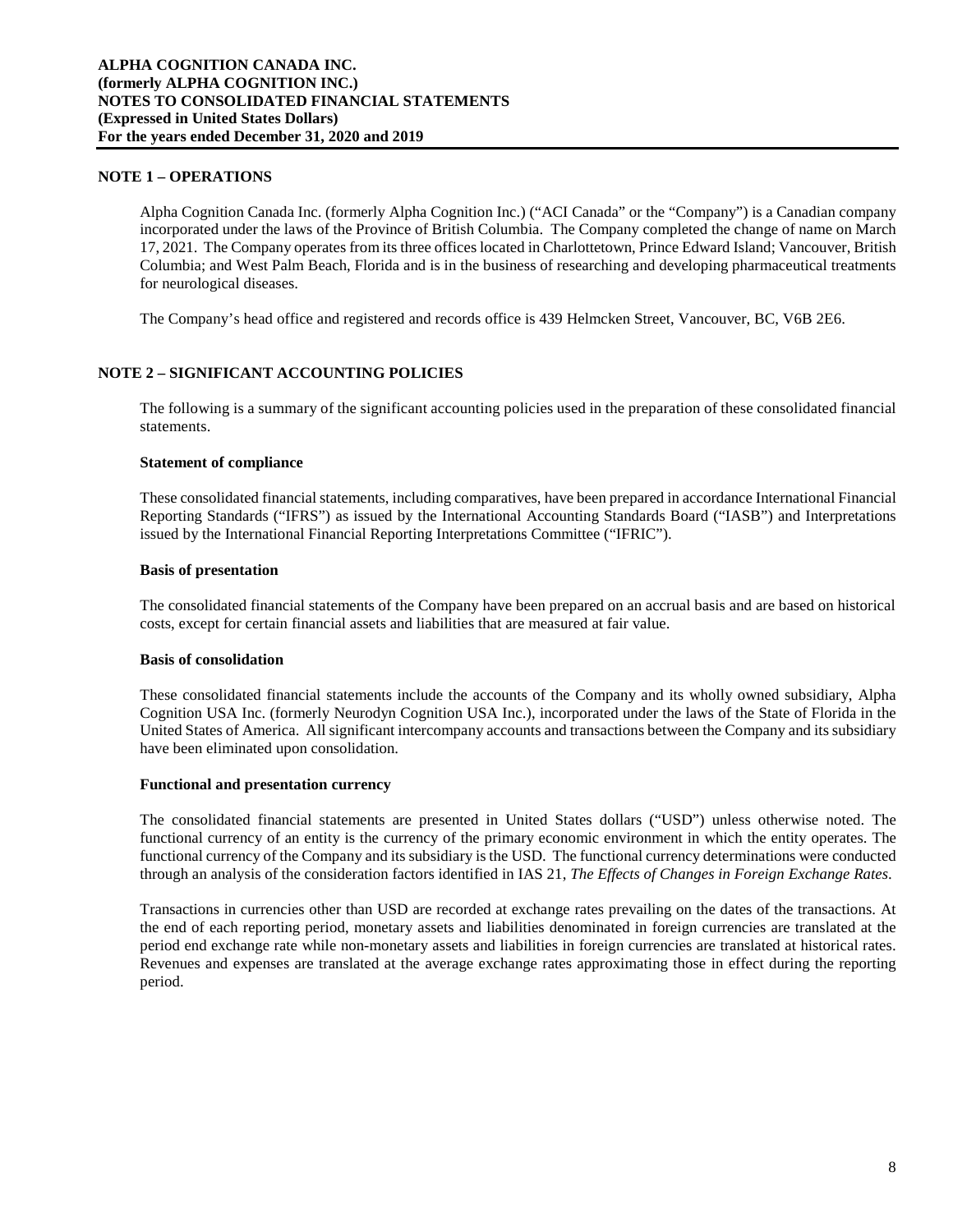#### **Significant accounting estimates and judgments**

The preparation of the consolidated financial statements in conformity with IFRS requires management to make certain estimates, judgments and assumptions that affect the reported amounts of assets and liabilities at the date of the consolidated financial statements and the reported revenues and expenses during the period.

Although management uses historical experience and its best knowledge of the amount, events or actions to form the basis for judgments and estimates, actual results may differ from these estimates.

Critical judgments exercised in applying accounting policies that have the most significant effect on the amounts recognized in the consolidated financial statements are as follows:

#### Functional currency

Management is required to assess the functional currency of each entity of the Company. In concluding on the functional currencies of the parent and its subsidiary, management considered the currency that mainly influences the sale prices of goods and services and the cost of providing goods and services in each jurisdiction in which the Company operates. When no single currency was clearly dominant the Company also considered secondary indicators including the currency in which funds from financing activities are denominated and the currency in which funds are retained.

#### Income taxes

In assessing the probability of realizing income tax assets, management makes estimates related to expectation of future taxable income, applicable tax opportunities, expected timing of reversals of existing temporary differences and the likelihood that tax positions taken will be sustained upon examination by applicable tax authorities. In making its assessments, management gives additional weight to positive and negative evidence that can be objectively verified.

#### Going concern

The assessment of the Company's ability to continue as a going concern involves management judgement about the Company's resources and future prospects.

#### Impairment of intangible assets

The application of the Company's accounting policy for intangible assets requires judgment in determining whether it is likely that future economic benefits will flow to the Company, which may be based on assumptions about future events or circumstances. Estimates and assumptions may change if new information becomes available. If, after expenditures are capitalized, information becomes available suggesting that the recovery of expenditures is unlikely, the amount capitalized is written off in profit or loss in the period the new information becomes available.

Information about assumptions and estimation uncertainties that have a risk of resulting in significant adjustments are as follows:

#### Share-based payment transactions and valuation of derivative liability

The Company uses the Black-Scholes Option Pricing Model to determine the fair value of stock options, standalone share purchase warrants issued and derivative liability. This model requires the input of subjective assumptions including expected share price volatility, interest rate, and forfeiture rate. Changes in the input assumptions can materially affect the fair value estimate and the Company's earnings (loss) and equity reserves.

#### Useful lives of intangible assets

The Company records intangible assets acquired at their fair value. Determining fair value requires management to use estimates that could be material. Following initial recognition, the Company carries the value of intangible assets at cost less accumulated amortization and any accumulated impairment losses. Amortization is recorded on a straight-line basis based upon management's estimate of the useful life and residual value. The estimates are reviewed at least annually and are updated if expectations change as a result of technical obsolescence or legal and other limits to use.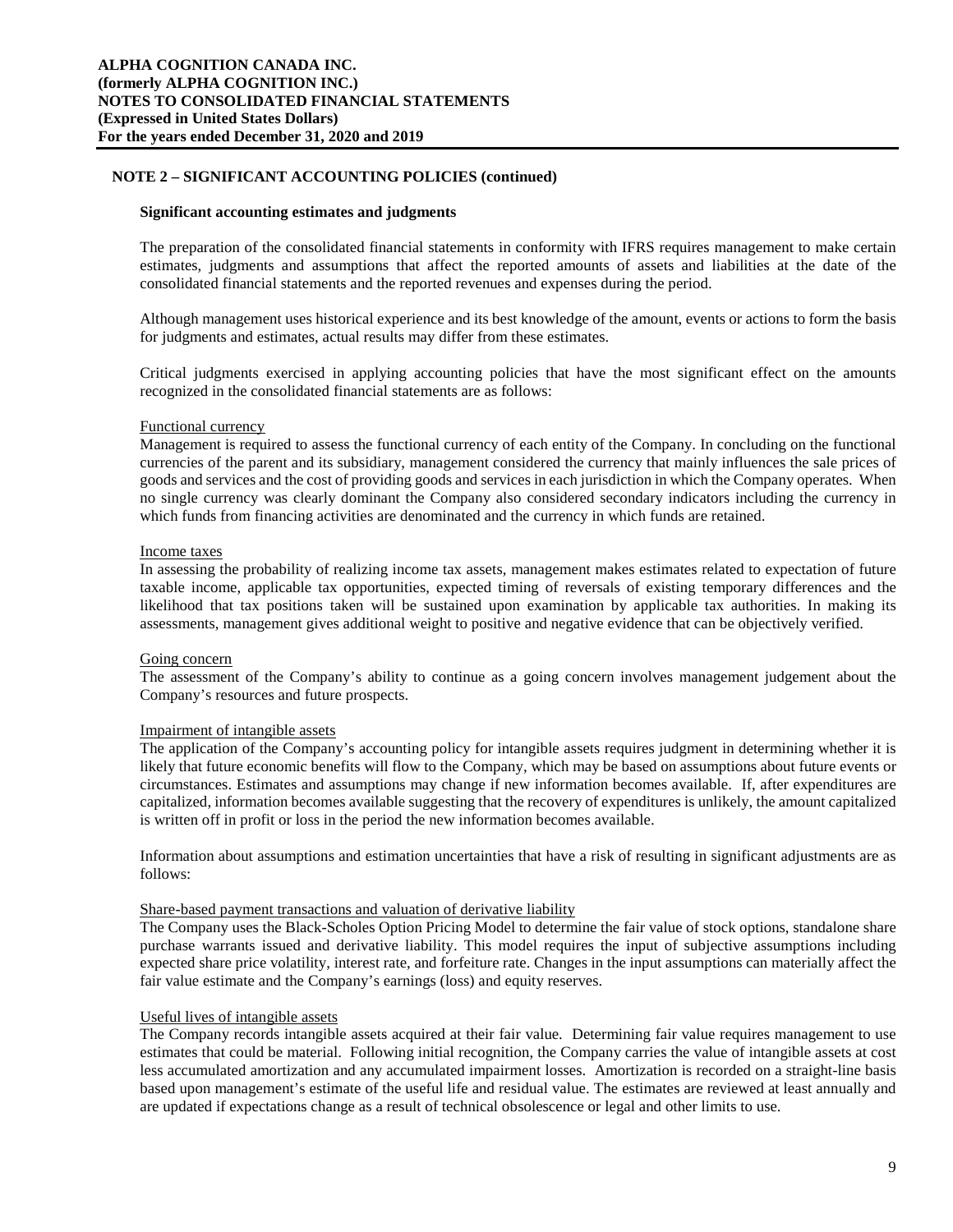## **Financial instruments**

#### Financial assets

On initial recognition, financial assets are recognized at fair value and are subsequently classified and measured at: (i) amortized cost; (ii) fair value through other comprehensive income ("FVOCI"); or (iii) fair value through profit or loss ("FVTPL"). The classification of financial assets is generally based on the business model in which a financial asset is managed and its contractual cash flow characteristics. A financial asset is measured at fair value net of transaction costs that are directly attributable to its acquisition except for financial assets at FVTPL where transaction costs are expensed. All financial assets not classified and measured at amortized cost or FVOCI are measured at FVTPL. On initial recognition of an equity instrument that is not held for trading, the Company may irrevocably elect to present subsequent changes in the financial asset's fair value in other comprehensive income.

The classification determines the method by which the financial assets are carried on the consolidated statement of financial position subsequent to initial recognition and how changes in value are recorded. Subscription receipts receivable is measured at amortized cost with subsequent impairments recognized in profit or loss. Cash is classified as FVTPL.

## Impairment

An 'expected credit loss' impairment model applies which requires a loss allowance to be recognized based on expected credit losses. The estimated present value of future cash flows associated with the asset is determined and an impairment loss is recognized for the difference between this amount and the carrying amount as follows: the carrying amount of the asset is reduced to estimated present value of the future cash flows associated with the asset, discounted at the financial asset's original effective interest rate, either directly or through the use of an allowance account and the resulting loss is recognized in profit or loss for the period.

In a subsequent period, if the amount of the impairment loss related to financial assets measured at amortized cost decreases, the previously recognized impairment loss is reversed through profit or loss to the extent that the carrying amount of the investment at the date the impairment is reversed does not exceed what the amortized cost would have been had the impairment not been recognized.

For the years presented, the Company did not record an expected credit loss.

## Financial liabilities

Financial liabilities are designated as either: (i) fair value through profit or loss; or (ii) other financial liabilities. All financial liabilities are classified and subsequently measured at amortized cost except for financial liabilities at FVTPL. The classification determines the method by which the financial liabilities are carried on the statement of financial position subsequent to inception and how changes in value are recorded. Accounts payable, related parties payable, refundable subscription receipts, convertible debentures, and promissory note are classified as other financial liabilities and carried on the statement of financial position at amortized cost. Derivative liabilities are measured at FVTPL.

## **Equipment**

Equipment is stated at historical cost less accumulated depreciation and accumulated impairment losses.

Subsequent costs are included in the asset's carrying amount or recognized as a separate asset, as appropriate, only when it is probable that future economic benefits associated with the item will flow to the Company and the cost of the item can be measured reliably. The carrying amount of the replaced part is derecognized. All other repairs and maintenance are charged to profit or loss during the financial period in which they are incurred.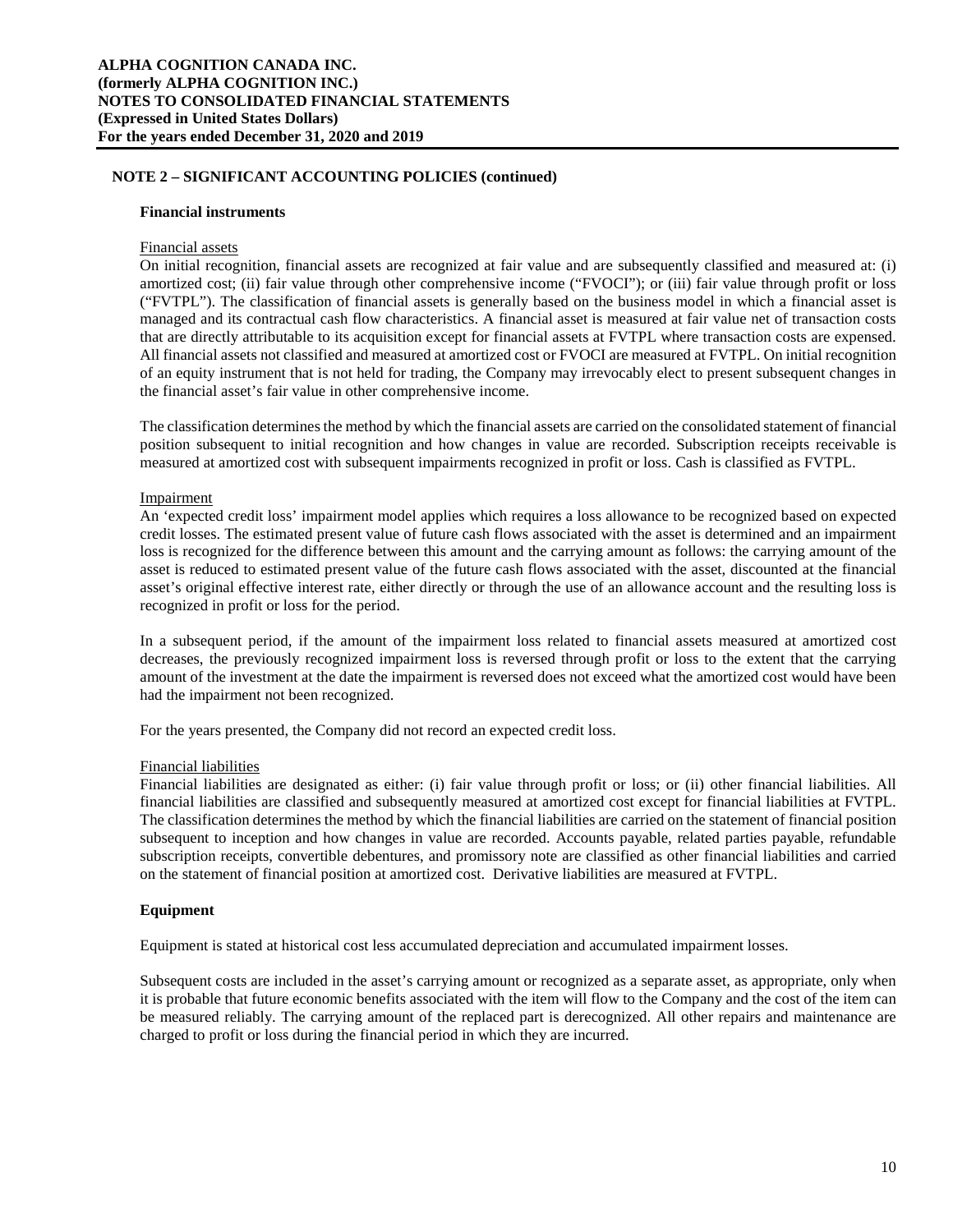#### **Equipment (continued)**

Gains and losses on disposals are determined by comparing the proceeds with the carrying amount and are recognized in profit or loss.

Amortization is charged over the estimated useful lives using the declining balance method as follows: Computer equipment 55% Other equipment 20%

## **Intangible assets**

The Company holds a license for the exclusive world-wide right to develop and exploit certain pharmaceutical technologies. Intangible assets are carried at cost less accumulated amortization and any impairment losses. The amortization method, useful life and residual values are assessed annually. Amortization expense is recorded on a straight-line basis beginning with the month the corresponding assets are available for use and over the estimated useful life of 15 years. If, after expenditures are capitalized, events or changes in circumstances indicate that the carrying amount may not be recoverable, the amount capitalized is written off in profit or loss in the period the new information becomes available.

Upon retirement or disposal, the cost of the asset disposed of and the related accumulated amortization are removed from the accounts and any gain or loss is reflected in profit and loss.

#### **Impairment of non-financial assets**

The carrying amounts of the Company's non-financial assets are reviewed at each reporting date to determine whether there is any indication of impairment. If such indication exists, the recoverable amount of the asset is estimated in order to determine the extent of the impairment loss. An impairment loss is recognized whenever the carrying amount of an asset or its cash generating unit exceeds its recoverable amount. Impairment losses are recognized in profit or loss.

The recoverable amount of assets is the greater of an asset's fair value less cost to sell and value in use. In assessing value in use, the estimated future cash flows are discounted to their present value using a pre-tax discount rate that reflects the current market assessments of the time value of money and the risks specific to the asset. For an asset that does not generate cash inflows largely independent of those from other assets, the recoverable amount is determined for the cash-generating unit to which the asset belongs.

An impairment loss is only reversed if there is an indication that the impairment loss may no longer exist and there has been a change in the estimates used to determine the recoverable amount, however, not to an amount higher than the carrying amount that would have been determined had no impairment loss been recognized in previous years.

Assets that have an indefinite useful life are not subject to amortization and are tested annually for impairment.

#### **Leases**

As a lessee, the Company recognizes a right-of-use asset and a lease liability at the commencement date of a lease. The right-of-use asset is initially measured at cost, which is comprised of the initial amount of the lease liability adjusted for any lease payments made at or before the commencement date, plus any decommissioning and restoration costs, less any lease incentives received. The right-of-use asset is subsequently depreciated from the commencement date to the earlier of the end of the lease term, or the end of the useful life of the asset. In addition, the right-of-use asset may be reduced due to impairment losses, if any, and adjusted for certain remeasurements of the lease liability.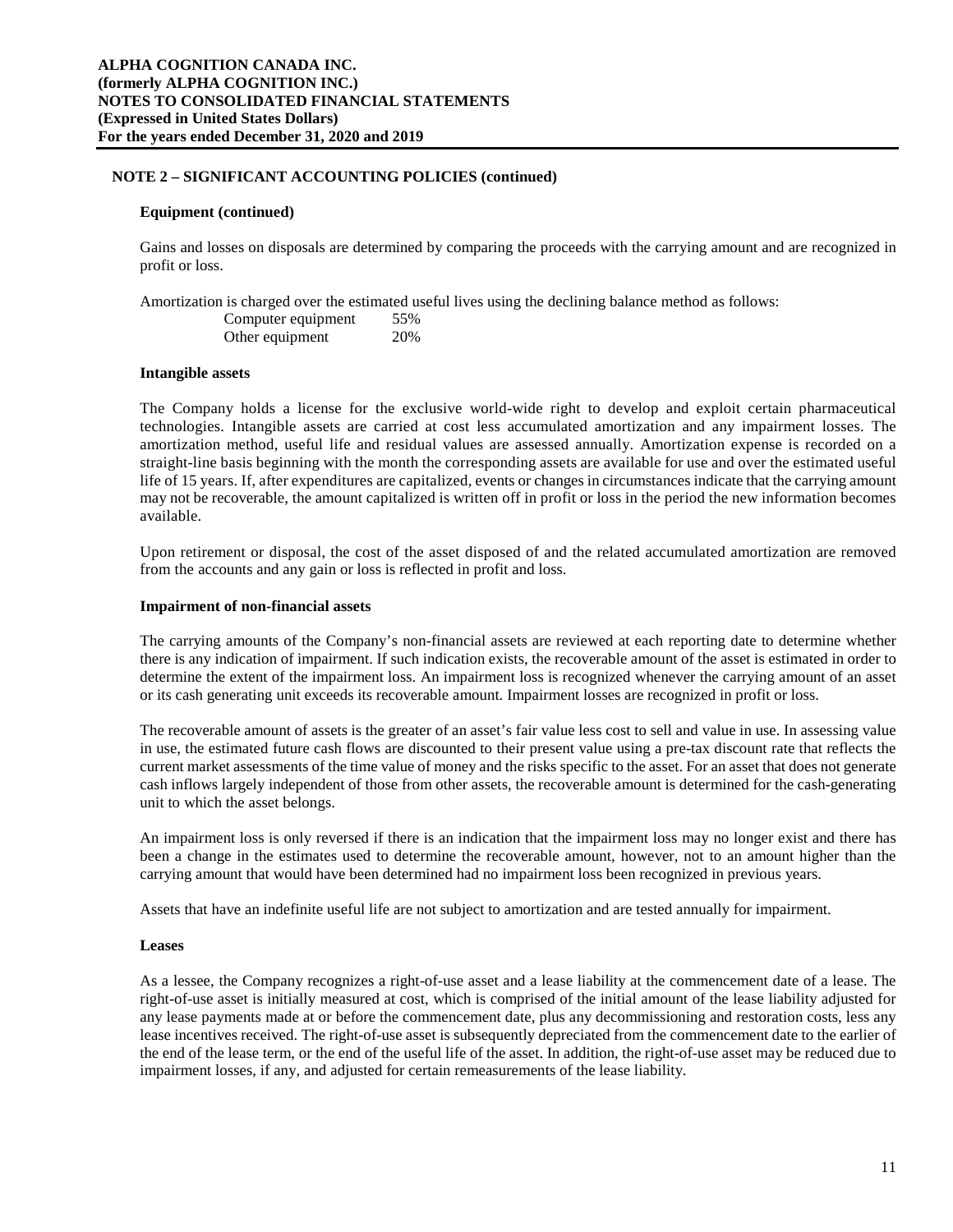## **Leases (continued)**

A lease liability is initially measured at the present value of the lease payments that are not paid at the commencement date, discounted by the interest rate implicit in the lease, or if that rate cannot be readily determined, the incremental borrowing rate. The lease term is determined as the non-cancellable periods of a lease, together with periods covered by a renewal option if the Company is reasonably certain to exercise that option and a termination option if the Company is reasonably certain not to exercise that option. Lease payments included in the measurement of the lease liability are comprised of:

- fixed payments, including in-substance fixed payments, less any lease incentives receivable;
- variable lease payments that depend on an index or a rate, initially measured using the index or rate as at the commencement date;
- amounts expected to be payable under a residual value guarantee;
- exercise prices of purchase options if the Company is reasonably certain to exercise that option; and
- payments of penalties for terminating the lease, if the lease term reflects the lessee exercising an option to terminate the lease.

The lease liability is measured at amortized cost using the effective interest method. It is remeasured when there is a change in future lease payments arising from a change in an index or rate, or if there is a change in the estimate or assessment of the expected amount payable under a residual value guarantee, purchase, extension, or termination option. Variable lease payments not included in the initial measurement of the lease liability are charged directly to profit or loss.

The Company has elected not to recognize right-of-use assets and lease liabilities for short-term leases that have a lease term of 12 months or less and leases of low-value assets. The lease payments associated with these leases are charged directly to profit or loss on a straight-line basis over the lease term. During the years ended December 31, 2020 and 2019, all of the Company's leases are short-term leases with a term of 12 months or less and are recorded as operating leases.

## **Convertible debentures and derivative liability**

Upon initial recognition, the Company determines whether the convertible debentures consist of liability and equity components, or if both components represent liabilities. For convertible debentures which provide conversion into a fixed number of shares (the "fixed-for-fixed" criteria), the liability component is initially recorded at fair value and subsequently at amortized cost using the effective interest rate method. The liability component is accreted to the face value over the term of the convertible debenture. The equity component is recognized as the difference between the fair value of the instrument as a whole and the fair value of the liability component. Any directly attributable transaction costs are allocated to the liability and equity components in proportion to their initial carrying amounts.

For convertible debentures which provide conversion into a variable number of shares or into a fixed number shares for a variable amount of consideration, the conversion option is accounted for as an embedded derivative, which is separated from the host contract. The conversion option of the convertible debentures outstanding at December 31, 2020 met the criteria of a derivative instrument liability because the conversion price of the promissory notes varied depending on certain factors and thus did not meet the "fixed-for-fixed" criteria. As a result, the Company separately account for the conversion feature as a derivative liability recorded at fair value and marked-to-market each period with the changes in the fair value recognized in profit or loss. The liability component is recognized as the difference between the fair value of the instrument as a whole and the fair value of the derivative liability.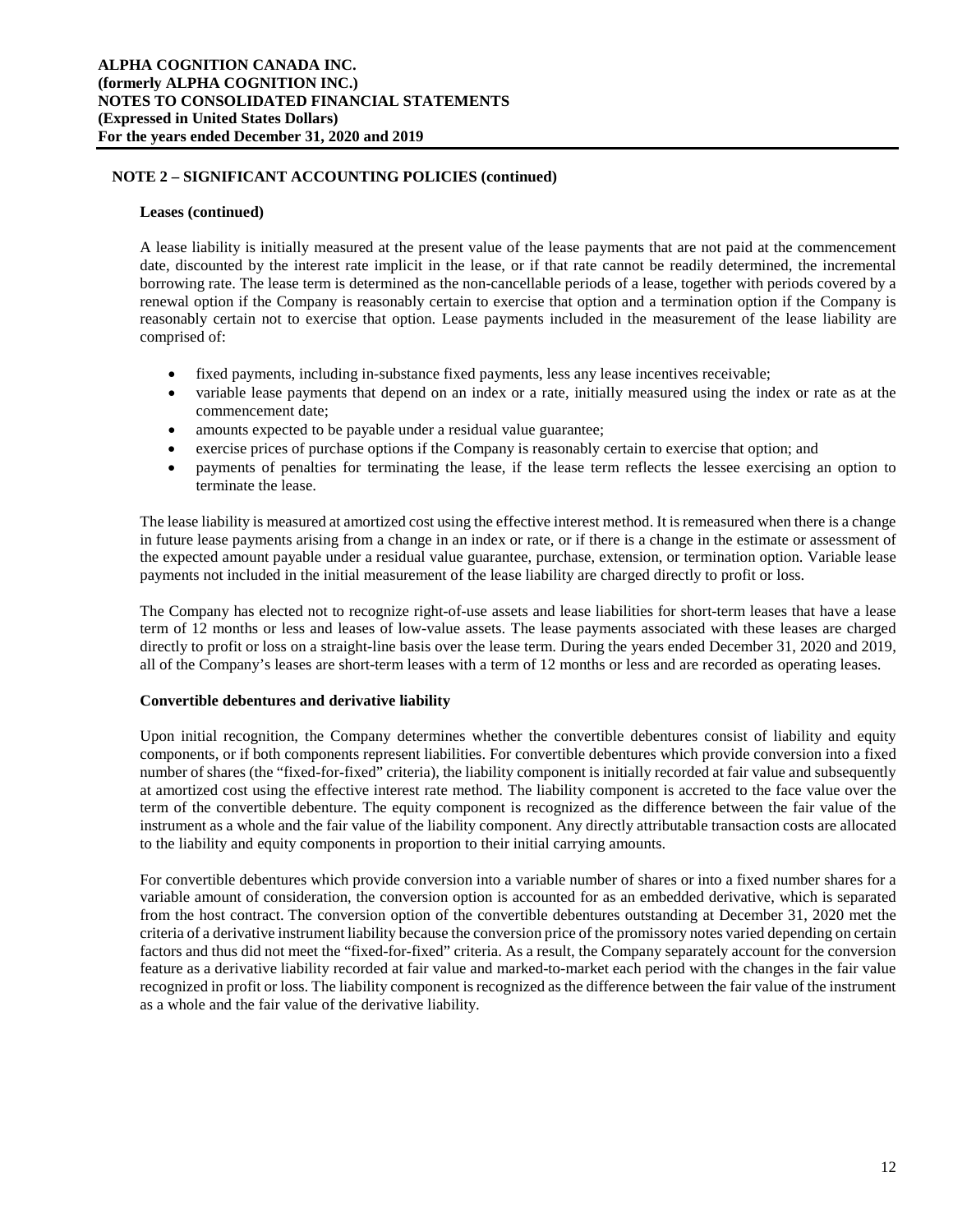### **Share capital**

Financial instruments issued by the Company are classified as equity only to the extent that they do not meet the definition of a financial liability or financial asset. The Company's preferred shares, common shares and options are classified as equity instruments.

The Company has adopted a residual value method with respect to the measurement of shares and warrants issued as private placement units. The residual value method first allocates value to the more easily measurable component based on fair value and then the residual value, if any, to the less easily measurable component. The fair value of the common shares issued in private placements is determined to be the more easily measurable component as they are valued at their fair value which is determined by the closing price on the issuance date. The remaining balance, if any, is allocated to the attached warrants. Any fair value attributed to the warrants is recorded to reserves. If the warrants expire unexercised, the value attributed to the warrants is transferred to share capital.

Incremental costs directly attributable to the issue of new shares or options are recognized as a deduction from equity, net of tax.

## **Loss per share**

Basic loss per share is computed by dividing net loss available to ordinary shareholders by the weighted-average number of ordinary shares outstanding during the reporting period where ordinary shares include Common shares and Class B common shares. If applicable, diluted income per share is computed similar to basic income per share except that the weighted average shares outstanding are increased to include potential ordinary shares for the assumed exercise of share options, warrants, and convertible debentures, if dilutive. The number of potential ordinary shares is calculated by assuming that outstanding share options, warrants and convertible debentures were exercised or converted and that the proceeds from such exercises were used to acquire common shares at the average market price during the reporting periods. For the years presented, this calculation proved to be anti-dilutive.

## **Share-based compensation**

Share-based compensation to employees is measured at the fair value of the instruments issued and amortized over the vesting periods. Share-based compensation to non-employees are measured at the fair value of goods or services received or the fair value of the equity instruments issued, if it is determined the fair value of the goods or services cannot be reliably measured, and are recorded at the date the goods or services are received. The corresponding amount is recorded to the share option reserve. The Company records stock-based compensation expense for service-based stock options on a graded method over the requisite service period. The Company records stock-based compensation expense for non-market performance-based stock options on a graded method over the requisite service period, and only if performance-based conditions are considered probable to be satisfied.

The fair value of options is determined using the Black-Scholes Option Pricing Model which incorporates all market vesting conditions. The number of shares and options expected to vest is reviewed and adjusted at the end of each reporting period such that the amount recognized for services received as consideration for the equity instruments granted shall be based on the number of equity instruments that eventually vest.

The Company transfers the value of forfeited and expired unexercised vested stock options and compensatory warrants to deficit or share capital from reserves on the date of expiration based on the nature of the item.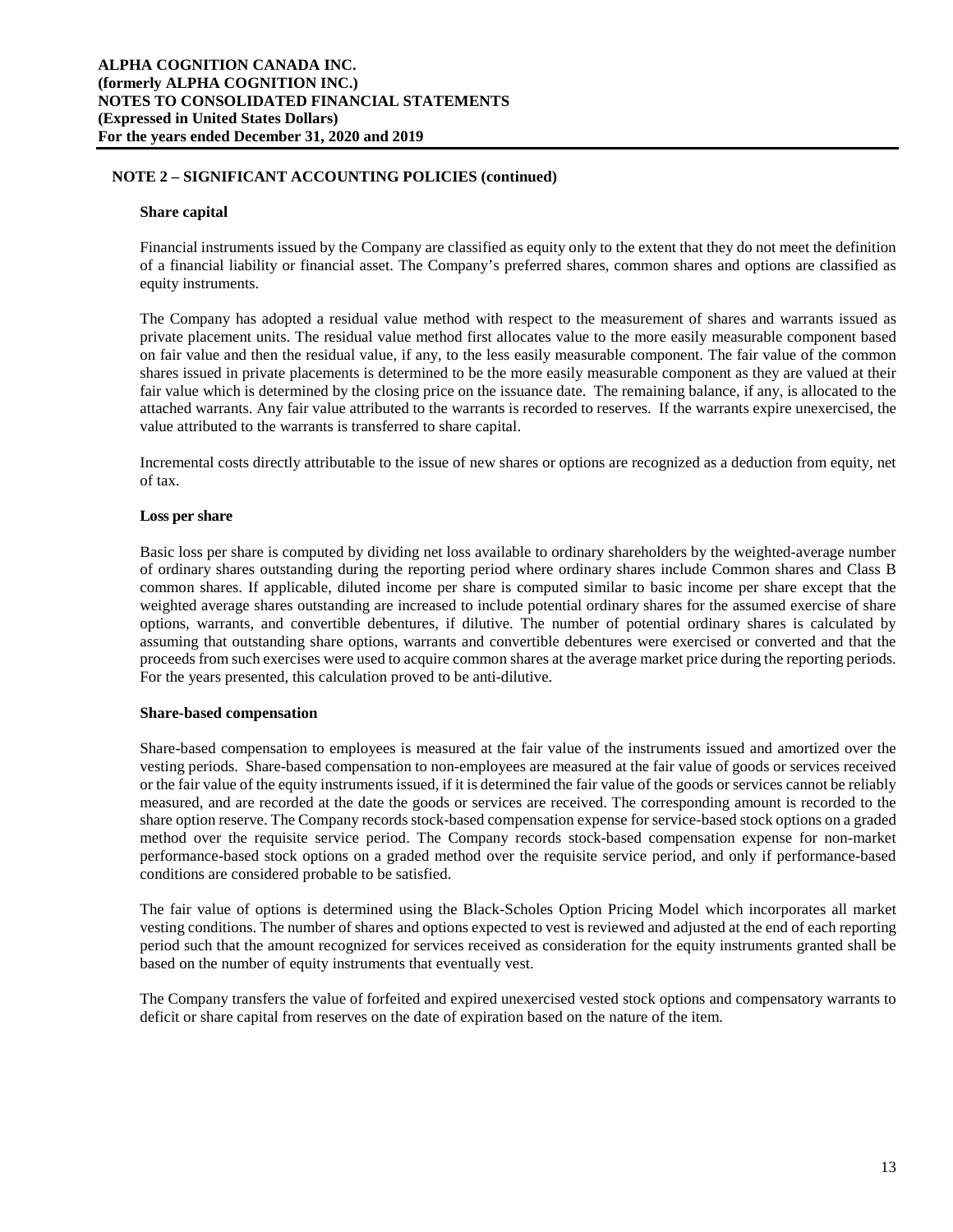#### **Income taxes**

#### *Current income tax*

Current income tax assets and liabilities for the current period are measured at the amount expected to be recovered from or paid to the taxation authorities. The tax rates and tax laws used to compute the amount are those that are enacted or substantively enacted, at the reporting date, in the country where the Company operates and generates taxable income.

### *Deferred income tax*

Deferred income tax is provided for based on temporary differences at the reporting date between the tax bases of assets and liabilities and their carrying amounts for financial reporting purposes. The carrying amount of deferred income tax assets is reviewed at the end of each reporting period and recognized only to the extent that it is probable that sufficient taxable profit will be available to allow all or part of the deferred income tax asset to be utilized.

Deferred income tax assets and liabilities are measured at the tax rates that are expected to apply to the year when the asset is realized or the liability is settled, based on tax rates (and tax laws) that have been enacted or substantively enacted by the end of the reporting period.

Deferred income tax assets and deferred income tax liabilities are offset, if a legally enforceable right exists to set off current tax assets against current income tax liabilities and the deferred income taxes relate to the same taxable entity and the same taxation authority.

Current income and deferred tax relating to items recognized directly in other comprehensive income or equity is recognized in other comprehensive income or equity and not in profit or loss. Management periodically evaluates positions taken in the tax returns with respect to situations in which applicable tax regulations are subject to interpretation and establishes provisions where appropriate.

#### **Research and development**

Development expenditures can be capitalized only where a development project meets certain conditions, including technical feasibility of the intangible asset, intention to complete the project, ability to sell the intangible asset, probability that the intangible asset can produce future economic benefits, availability of resources to complete the project, and ability to reliably measure the expenditure attributable to the intangible asset. Development projects are reviewed as they arise and on an on-going basis to assess whether all conditions have been met. Amortization is calculated over the cost of the asset, or revalued amount, less its residual value. Amortization is recognized in profit or loss on a straight-line basis over the estimated useful lives of intangible assets from the date that they are available for use, since this most closely reflects the expected pattern of consumption of the future economic benefits embodied in the asset.

#### **Accounting pronouncements not yet adopted**

A number of amendments to standards and interpretations applicable to the Company are not yet effective for the year ended December 31, 2020 and have not been applied in preparing these consolidated financial statements nor does the Company expect these amendments to have a significant effect on its consolidated financial statements.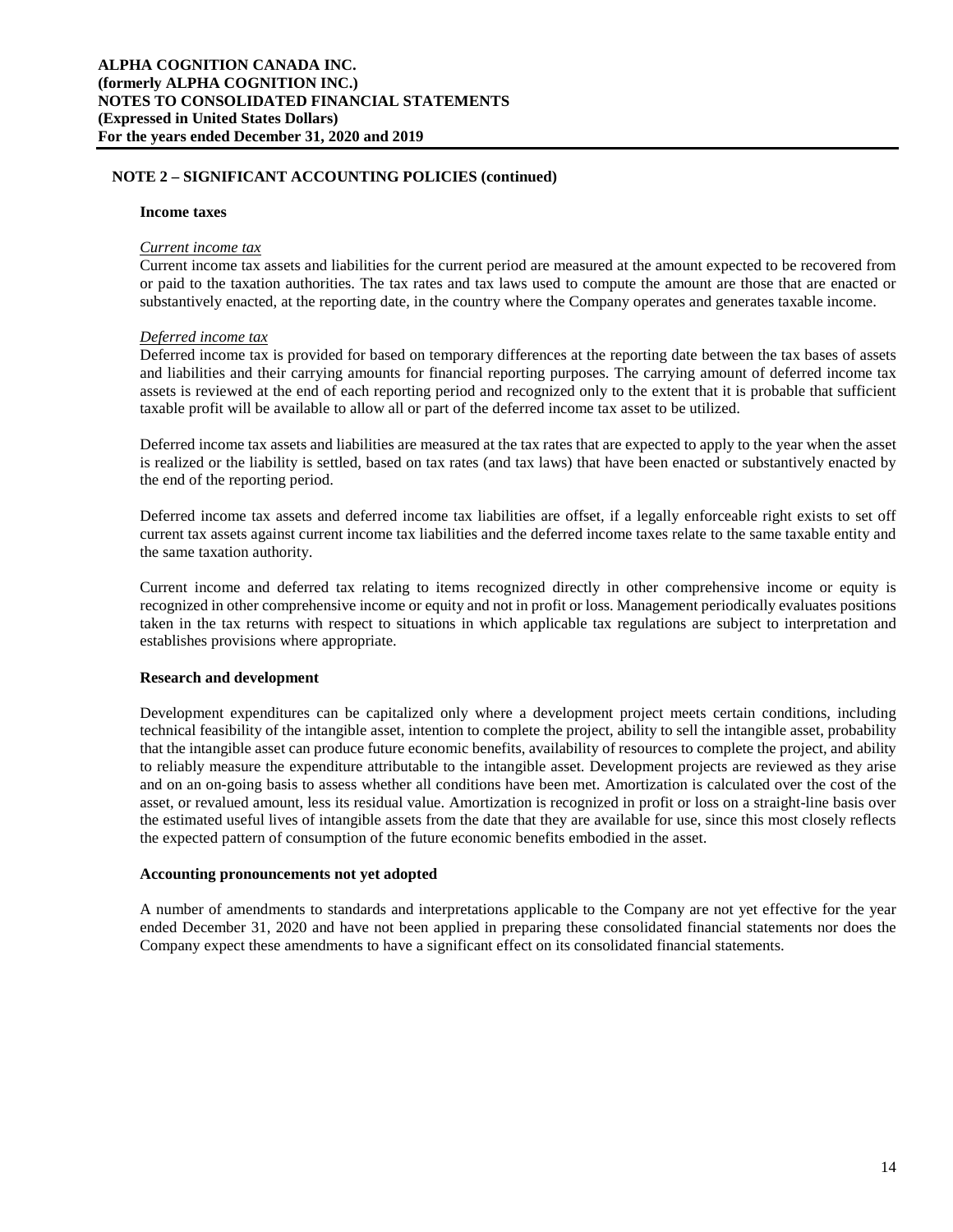## **NOTE 3 – INTANGIBLE ASSET**

In March 2015, the Company entered into the Memogain Technology License Agreement ("License Agreement") with Neurodyn Life Sciences Inc. ("NLS"), a related party with common shareholders, for the exclusive right and license to further develop and exploit the Memogain Technology. The License Agreement set out the consideration as follows:

- The Company assumed all of NLS's obligations under the Memogain Asset Purchase Agreement which consisted of cumulative total payments to Galantos Pharma GmbH of  $\text{E0,000,000}$ , the cumulative total may be increased to €15,000,000 subject to certain provisions, which is to be paid as follows (collectively the "Galantos Royalty Payments"):
	- o 3% of the net sales revenue received by the Company from the sale of any products relating to the Memogain Technology;
	- $\frac{10\% \text{ of any sublicensing revenue}}{25\% \text{ of an uniform payment or mileston}}$
	- 25% of an upfront payment or milestone payment paid by a sub-licensee to the Company;
- Upon completion of the Galantos Royalty Payments, a royalty payment to NLS of 1% of the revenue received from the Memogain Technology by the Company over \$100 million per annum and
- The issuance of a promissory note of \$1,400,000 to NLS ("NLS Promissory Note", Note 6).

On January 1, 2016, the Company assumed NLS's obligations under a Royalty Agreement with Galantos Consulting dated August 31, 2013 which consisted of cumulative total payments to Galantos Consulting of  $\epsilon$ 2,000,000, the cumulative total may be increased to  $\epsilon$ 3,000,000 subject to certain provisions, which is to be paid as follows:

- o 1% of the net sales revenue received by the Company from the sale of any products relating to the Memogain Technology;
- o 2% of any sublicensing revenue; and
- 2% of an upfront payment or milestone payment paid by a sub-licensee to the Company.

|                               | Memogain<br><b>Technology</b> |
|-------------------------------|-------------------------------|
|                               | \$                            |
| Cost:                         |                               |
| At December 31, 2018 and 2019 | 1,185,633                     |
|                               |                               |
| <b>Amortization:</b>          |                               |
| At December 31, 2018          | 298,411                       |
| <b>Additions</b>              | 79,042                        |
| At December 31, 2019          | 377,453                       |
| <b>Additions</b>              | 79,043                        |
| At December 31, 2020          | 456,496                       |
|                               |                               |
| Net book value:               |                               |
| At December 31, 2019          | 808,180                       |
| <b>At December 31, 2020</b>   | 729,137                       |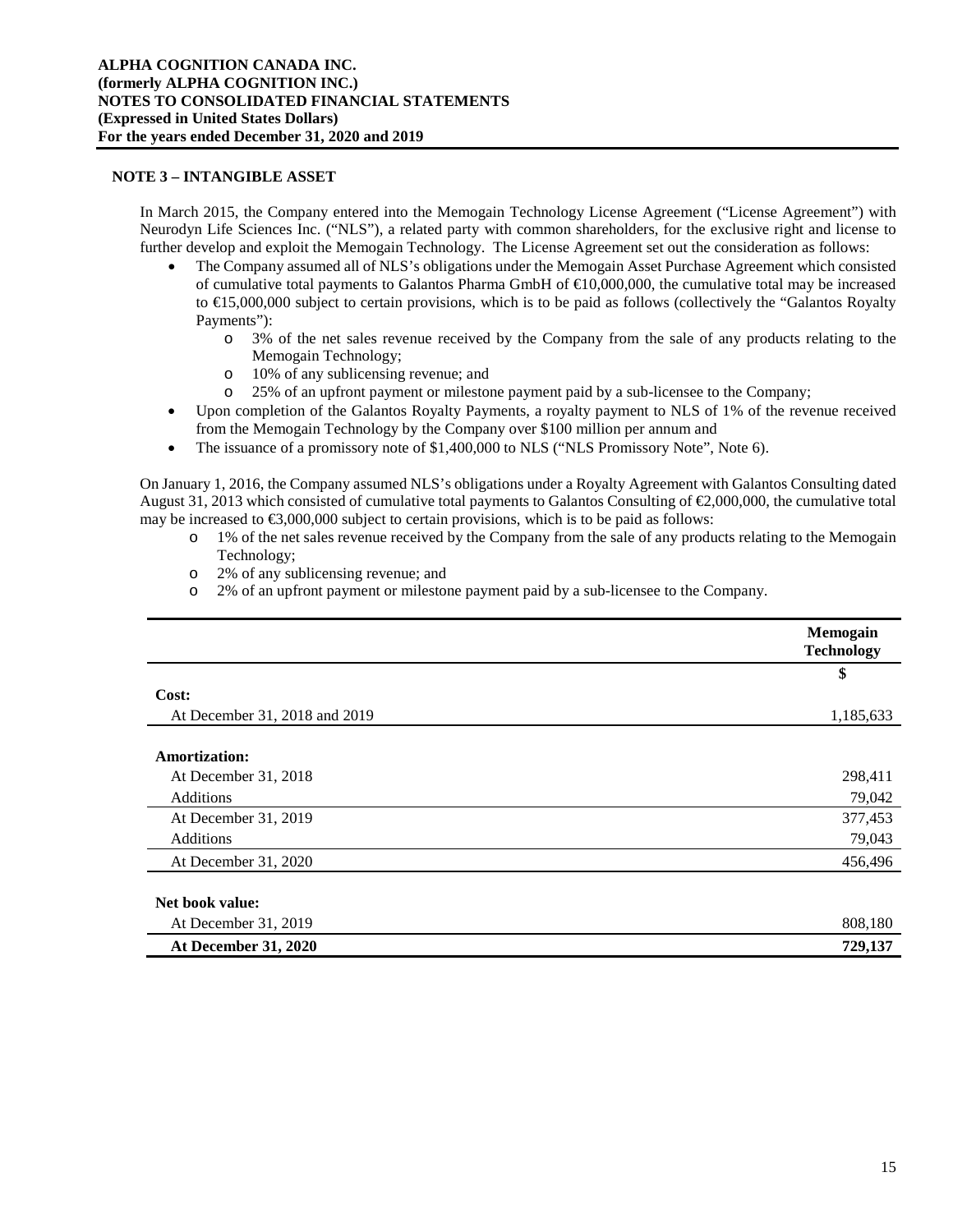## **NOTE 4 – ACCOUNTS PAYABLE AND ACCRUED LIABILITIES**

|                     | 2020    | 2019                         |
|---------------------|---------|------------------------------|
|                     |         |                              |
| Accounts payable    | 27,542  | 18,084                       |
| Accrued liabilities | 166,415 | 142,418                      |
| Salaries payable    | 9,896   | $\qquad \qquad \blacksquare$ |
|                     | 203,853 | 160,502                      |

# **NOTE 5 – CONVERTIBLE DEBENTURES AND DERIVATIVE LIABILITY**

# **Convertible debentures**

|                                                | 2018<br><b>Convertible</b><br><b>Debentures</b><br><b>(a)</b> | 2020<br><b>Convertible</b><br><b>Debentures</b><br>(b) | <b>Total</b> |
|------------------------------------------------|---------------------------------------------------------------|--------------------------------------------------------|--------------|
|                                                | \$                                                            | \$                                                     | \$           |
| Balance, December 31, 2018                     | 1,191,863                                                     |                                                        | 1,191,863    |
| Accretion                                      | 870,289                                                       |                                                        | 870,289      |
| Accrued interest                               | 184.348                                                       |                                                        | 184.348      |
| Conversion                                     | (2,246,500)                                                   |                                                        | (2,246,500)  |
| Balance, December 31, 2019                     |                                                               |                                                        |              |
| Proceeds                                       |                                                               | 4,000,000                                              | 4,000,000    |
| Allocation of proceeds to derivative liability |                                                               | (2,386,175)                                            | (2,386,175)  |
| Accretion                                      |                                                               | 558,078                                                | 558,078      |
| Accrued interest                               |                                                               | 85,206                                                 | 85,206       |
| <b>Balance, December 31, 2020</b>              |                                                               | 2,257,109                                              | 2,257,109    |

# **Derivative liability**

|                                             | 2018<br><b>Convertible</b><br><b>Debentures</b><br>(a) | 2020<br><b>Convertible</b><br><b>Debentures</b><br>(b) | <b>Total</b> |
|---------------------------------------------|--------------------------------------------------------|--------------------------------------------------------|--------------|
|                                             |                                                        | \$                                                     | \$           |
| Balance, December 31, 2018                  | 4,025,035                                              |                                                        | 4,025,035    |
| Revaluation of derivative liability         | 304.499                                                |                                                        | 304,499      |
| Conversion                                  | (4,329,534)                                            |                                                        | (4,329,534)  |
| Balance, December 31, 2019                  |                                                        |                                                        |              |
| Recognition of derivative liability         |                                                        | 2,386,175                                              | 2,386,175    |
| Gain on revaluation of derivative liability |                                                        | (734, 344)                                             | (734, 344)   |
| <b>Balance, December 31, 2020</b>           |                                                        | 1,651,831                                              | 1,651,831    |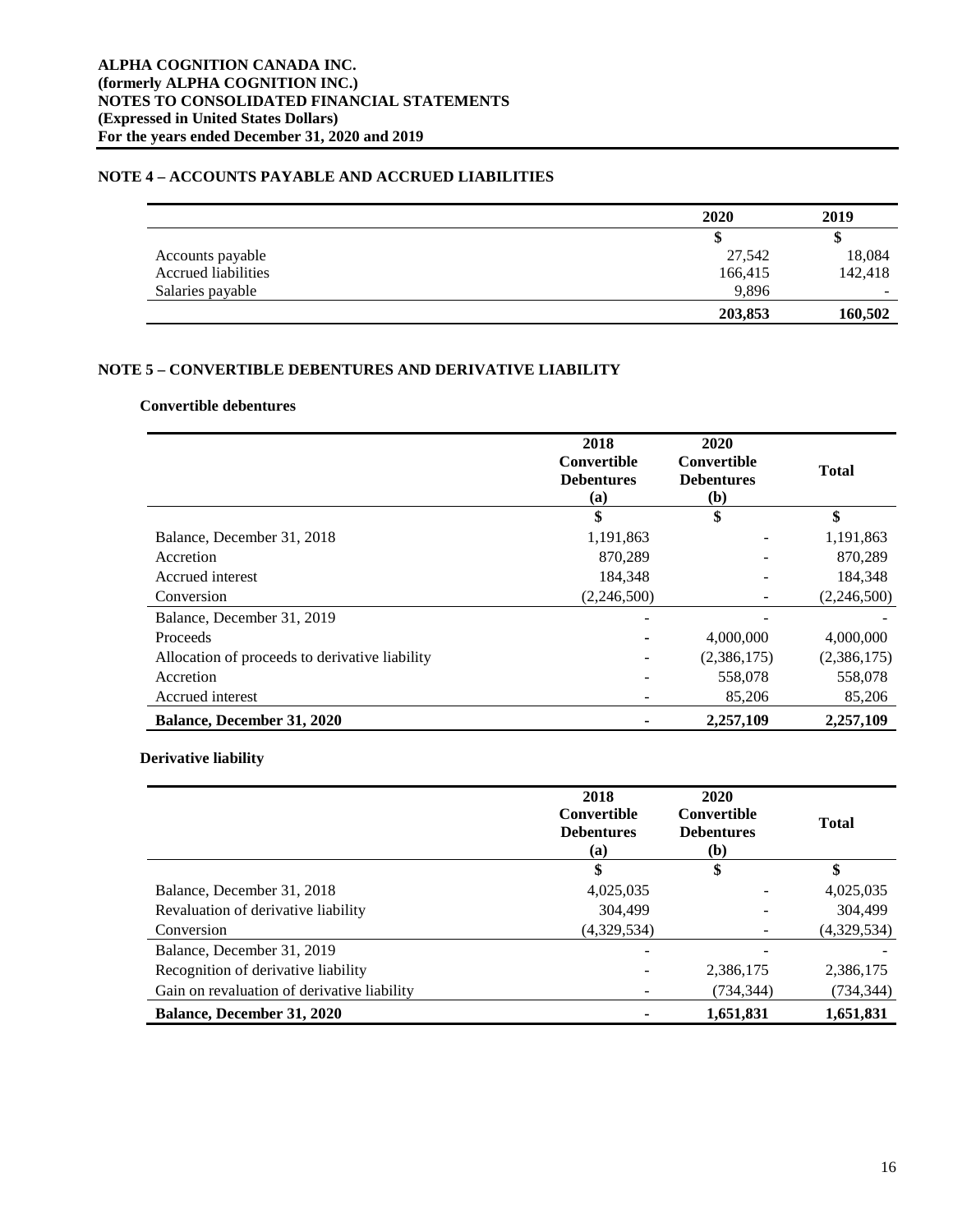## **NOTE 5 – CONVERTIBLE DEBENTURES AND DERIVATIVE LIABILITY (continued)**

(a) On July 5, 2018 the Company received \$1,250,000 from various third party lenders and \$1,250,000 from various directors and officers of the Company for the issuance of convertible debentures bearing interest at 10% per annum, minimum six months interest guaranteed, and expiring on January 5, 2020. On August 23, 2018 the Company received \$500,000 from various third party lenders for the issuance of convertible promissory notes bearing interest at 10% per annum, minimum six months interest guaranteed, and expiring on February 23, 2020. At the option of the lender, the lender can convert their convertible debentures and any accrued interest into units, with each unit consisting of one common share and one warrant for a price equal to the lower of 20% discount to the per share price of a Funding Transaction, being a reverse merger or Initial Public Offering of the Company, or \$2.00. Each warrant will have an exercise price equal to the lower of 20% discount to the per share price of a Funding Transaction or \$2.00 and a term of five years. In the event the convertible promissory notes remain outstanding at January 5, 2020, the promissory notes will automatically convert into units with each unit consisting of one common share and one warrant at a price of \$0.40 per unit with each warrant having an exercise price of \$0.40 and a term of five years. Concurrently with this financing, the Company issued convertible debentures, with the same terms and conditions as described above, in exchange for \$55,000 of non-interest bearing loans payable received from two third party lenders, \$195,000 of noninterest bearing loans payable received from two members of management, for \$109,096 of accounts payable, and for \$145,617 of related party payables.

As the conversion price of the promissory notes varied depending on certain factors, the Company recorded an embedded derivative liability on its consolidated statements of financial position with a corresponding debt discount which is netted against the principal amount of the convertible debentures. The Company accretes the debt discount associated with the embedded derivative liability to accretion expense over the term of the convertible debentures using the effective interest rate method. The embedded derivative liability is initially measured at fair value and remeasured at the end of each reporting period with any changes in fair value reported in profit and loss.

As of December 31, 2018, the fair value of the embedded derivative was determined to be \$4,025,035 using the Black-Scholes Option Pricing models with following assumptions:

| Risk-free interest rate                                                                     | $0.00\% - 2.63\%$   |
|---------------------------------------------------------------------------------------------|---------------------|
| Dividend yield                                                                              |                     |
| Expected life                                                                               | $0.00 - 6.16$ years |
| Volatility                                                                                  | 65%                 |
| Probability of automatic conversion                                                         | 70%                 |
| Probability of conversion at \$2 per share                                                  | 10%                 |
| Probability of conversion at a 20% discount to the per share price of a Funding Transaction | 20%                 |

On July 2, 2019, the Company offered the lenders the right to convert the outstanding principal amounts into units at \$0.40 per unit with one common share and one warrant exercisable at \$0.40 per common share and a term of five years, and the accrued interest through July 5, 2019 into common shares at \$1.16 per shares. On August 30, 2019, outstanding principal amounts of \$1,590,617 payable to directors and officers of the Company were converted into 3,976,543 units. Outstanding principal amounts of \$1,914,096 payable to third party lenders were converted into 4,785,240 units. Accrued interest of \$159,061 payable to directors and officers of the Company was converted into 137,122 Common shares. Accrued interest of \$191,410 payable to third party lenders was converted into 165,008 Common shares.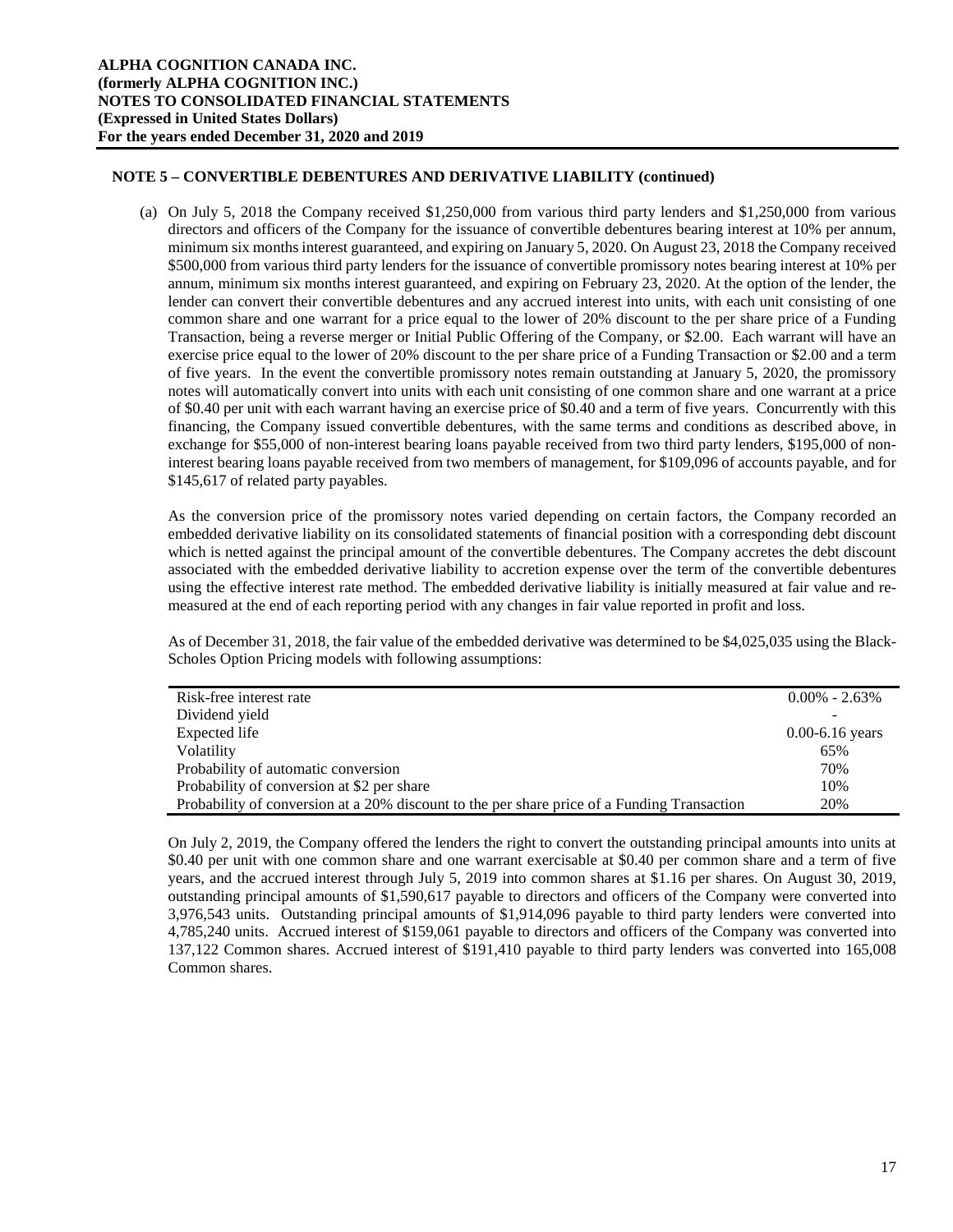## **NOTE 5 – CONVERTIBLE DEBENTURES AND DERIVATIVE LIABILITY (continued)**

As of August 30, 2019, the fair value of the embedded derivative was determined to be \$4,329,534 using the Black-Scholes Option Pricing models with following assumptions:

| Risk-free interest rate                                                                     | $0.00\% - 2.14\%$   |
|---------------------------------------------------------------------------------------------|---------------------|
| Dividend yield                                                                              |                     |
| Expected life                                                                               | $0.00 - 5.75$ years |
| <b>Volatility</b>                                                                           | 65%                 |
| Probability of automatic conversion                                                         | 90%                 |
| Probability of conversion at \$2 per share                                                  | 0%                  |
| Probability of conversion at a 20% discount to the per share price of a Funding Transaction | 10%                 |

During the year ended December 31, 2020, the Company recognized interest expense of \$Nil (2019 – \$100,247) to third party lenders and \$Nil (2019 – \$84,101) to various directors and officers of the Company.

During the year ended December 31, 2020, the Company recognized accretion of the debt discount of \$Nil (2019 -  $$962,784$ ) and loss on revaluation of derivative liability of  $$Nil (2019 - $304,499)$ .

(b) On April 27, 2020, the Company received \$212,299 from various third party lenders and \$1,787,701 from various directors and officers of the Company for the issuance of convertible debentures ("First Note") bearing interest at 5% per annum, minimum six months interest guaranteed, and expiring on October 27, 2021, and one warrant ("First Note Warrant") giving the lender the right to purchase a second convertible promissory note ("Second Note") having the same terms as the First Note, upon payment equal to the principal amount of the First Note and expiring October 30, 2020. At the option of the lender, the lender can convert their promissory note and any accrued interest into Common shares of the Company, for a price equal to the lower of 20% discount to the per share price of a Value Transaction, being any transaction which has the effect directly or indirectly of valuing the Company, its assets or undertaking including but not limited to a merger or acquisition, a private placement of the Company, issuance of convertible debentures, an initial public offering ("IPO"), a reverse take-over or merger ("RTO"), or a valuation report completed by an independent banker or certified business valuator, or \$1.60. In the event the convertible promissory notes remain outstanding at October 27, 2021, the promissory notes will automatically convert into Common shares of the Company at \$1.28 per Common share.

As the conversion price of the promissory notes varies depending on certain factors, the Company recorded an embedded derivative liability on its consolidated statements of financial position with a corresponding debt discount which is netted against the principal amount of the convertible debentures. The Company accretes the debt discount associated with the embedded derivative liability to accretion expense over the term of the convertible debentures using the effective interest rate method. The embedded derivative liability is initially measured at fair value and remeasured at the end of each reporting period with any changes in fair value reported in profit and loss.

In October 2020, the Company offered the holders of the First Note Warrants the option to purchase Subscription Receipts (defined in Note 16) at a 20% discount through the exercising of their warrants, conditional on the closing of the Transaction. If the Transaction terminated or did not complete by December 31, 2020 or such later date as agreed to by ACI Canada and ACI, the holders would receive the Second Note. The Company received \$2,000,000 for the exercise of the First Note Warrants of which \$59,319 was received for a Second Note and \$1,940,681 was received for the elected Subscription Receipts. In March 2021, the Transaction closed and all First Note Warrant holders were issued Subscription Receipts.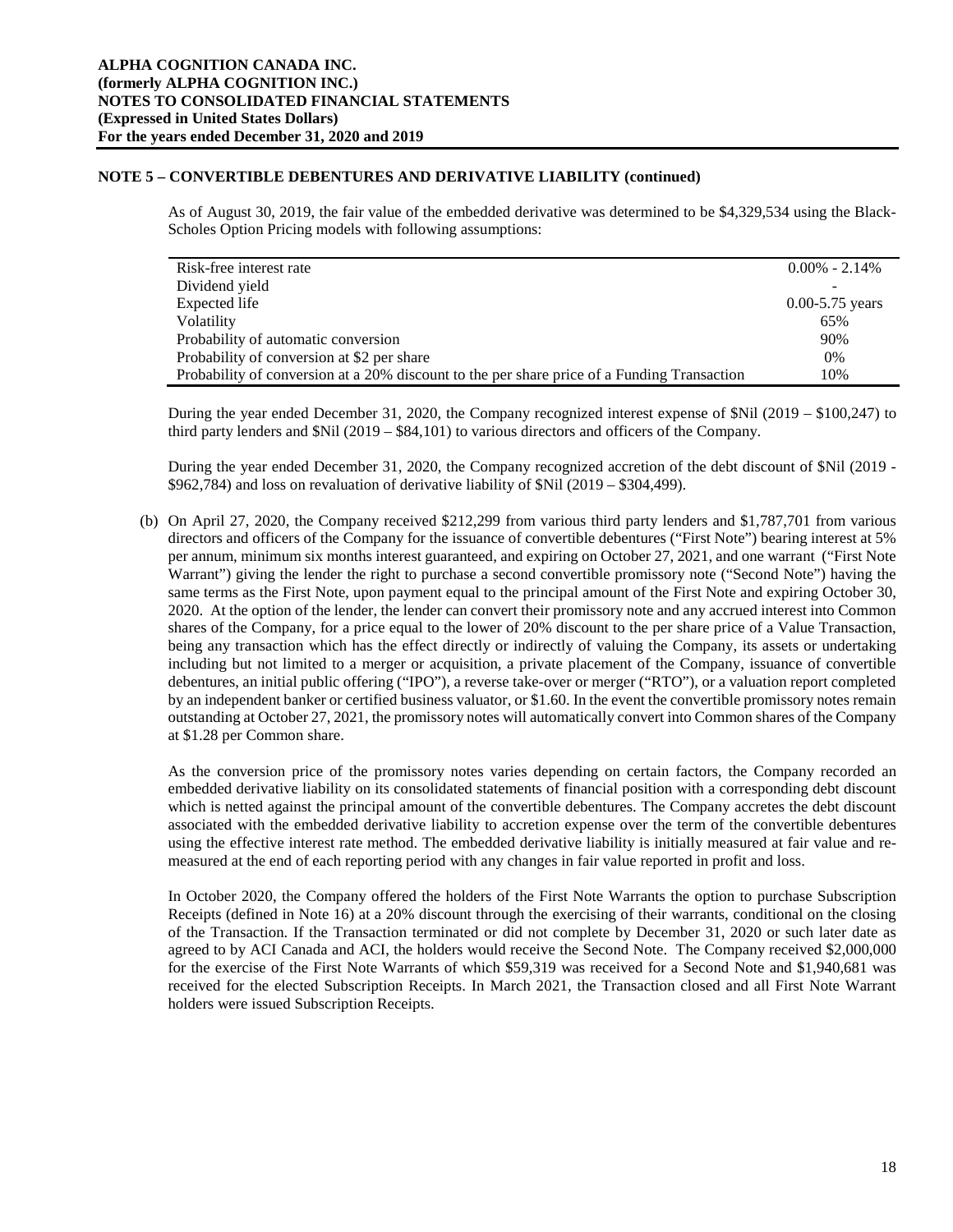## **NOTE 5 – CONVERTIBLE DEBENTURES AND DERIVATIVE LIABILITY (continued)**

The initial fair value of the embedded derivative for the First Note and warrant was determined to be \$1,253,963 using the Black- Scholes Option Pricing model with the following assumptions:

| Risk-free interest rate                                                                     | $0.15\% - 0.24\%$  |
|---------------------------------------------------------------------------------------------|--------------------|
| Dividend yield                                                                              |                    |
| Expected life                                                                               | $0.43 - 1.5$ years |
| <i>Volatility</i>                                                                           | 139%               |
| Probability of automatic conversion                                                         | 25%                |
| Probability of conversion at \$1.60 per share                                               | 25%                |
| Probability of conversion at a 20% discount to the per share price of a Funding Transaction | 50%                |

The initial fair value of the embedded derivative for the Second Note was determined to be \$1,132,212 using the Black- Scholes Option Pricing model with the following assumptions:

| Risk-free interest rate                                                                     | $0.09\% - 0.13\%$   |
|---------------------------------------------------------------------------------------------|---------------------|
| Dividend yield                                                                              |                     |
| Expected life                                                                               | $0.25 - 2.08$ years |
| <b>Volatility</b>                                                                           | 122% - 173%         |
| Probability of automatic conversion                                                         | 2.5%                |
| Probability of conversion at \$1.60 per share                                               | 2.5%                |
| Probability of conversion at a 20% discount to the per share price of a Funding Transaction | 95%                 |

As of December 31, 2020, the fair value of the embedded derivative for the First Note and Second Note was determined to be \$1,651,831 using the Black- Scholes Option Pricing model with the following assumptions:

| Risk-free interest rate                                                                     | $0.08\% - 0.13\%$   |
|---------------------------------------------------------------------------------------------|---------------------|
| Dividend yield                                                                              |                     |
| Expected life                                                                               | $0.33 - 2.13$ years |
| <b>Volatility</b>                                                                           | $90\% - 141\%$      |
| Probability of automatic conversion                                                         | 2.5%                |
| Probability of conversion at \$1.60 per share                                               | 2.5%                |
| Probability of conversion at a 20% discount to the per share price of a Funding Transaction | 95%                 |

During the year ended December 31, 2020, the Company recognized interest expense of \$11,431 (2019 – \$Nil) to third party lenders and \$73,777 (2019 – \$Nil) to various directors and officers of the Company.

During the year ended December 31, 2020, the Company recognized accretion of the debt discount of \$558,078 (2019 - \$Nil) and gain on revaluation of derivative liability of \$734,344 (2019 – \$Nil).

As at December 31, 2020, the principal and accrued interest balance owing to third party lenders was \$491,984 (December 31, 2019 - \$Nil) and the principal and accrued interest balance owing to various directors and officers of the Company was \$3,593,222 (December 31, 2019 - \$Nil).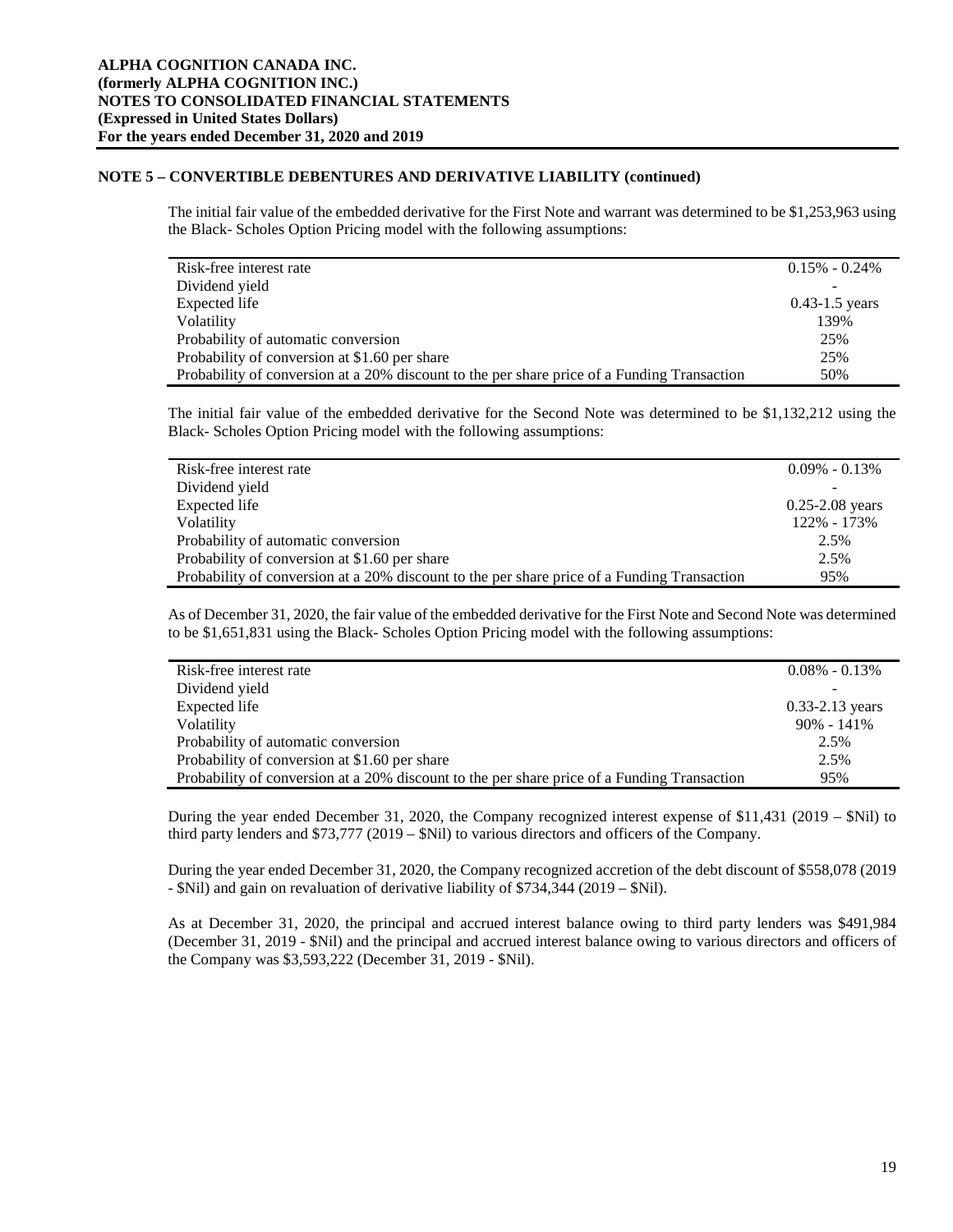## **NOTE 6 – PROMISSORY NOTE**

The following is a continuity schedule of the carrying value of the promissory notes and accrued interest:

|                                   | Principal  | <b>Accrued</b><br><b>Interest</b> |
|-----------------------------------|------------|-----------------------------------|
|                                   | \$         | \$                                |
| Balance, December 31, 2018        | 834.943    | 106,937                           |
| Principal payments                | (188, 537) |                                   |
| Interest payments                 |            | (129, 463)                        |
| Accretion                         | 92,495     |                                   |
| Accrued interest                  |            | 24,839                            |
| Loss on debt extinguishment       | 116,161    |                                   |
| Balance, December 31, 2019        | 855,062    | 2,313                             |
| Interest payments                 |            | (24,000)                          |
| Accretion                         | 102,837    |                                   |
| Accrued interest                  |            | 24,229                            |
| <b>Balance, December 31, 2020</b> | 957,899    | 2,542                             |
| <b>Current portion</b>            | 24,000     | 2,542                             |
| Long-term portion                 | 933.899    |                                   |

In March 2015, the Company issued a promissory note of \$1,400,000 to NLS, for the acquisition of the Memogain Technology (Note 3). The NLS Promissory Note bore an interest rate of 6% and had a term of 2 years with no fixed repayment schedule. The Company may pay all or any portion of the note and accrued interest prior to the maturity date. The NLS Promissory Note was issued as a discount of \$214,367, which will be amortized over the term of the note at an effective interest rate of 15%.

In April 2015, the Company and NLS entered into an amendment to the License Agreement (Note 3) pursuant to which the interest rate was reduced to 2% and the maturity date was extended to December 31, 2022 with interest only payments commencing April 1, 2019 at the rate of \$2,000 per month. The Company may pay all or any portion of the note and accrued interest prior to the maturity date.

In March 2019, the Company issued 600,000 Common Shares at a price of \$0.50 per share for a total value of \$300,000 as prepayment on the NLS Promissory Note for all interest outstanding and a portion of the principal amount (Note 7). The prepayment was determined to be an extinguishment transaction with a related party which was in essence a capital transaction. As a result, the resulting difference of \$116,161 in net present value of the cash flows was recognized in the consolidated statement of changes in equity (deficiency) during the year ended December 31, 2019.

During the year ended December 31, 2020, the Company recorded interest expense of \$24,229 (2019 - \$24,838) and amortization of the discount of \$102,837 (2019 - \$92,495) which is included in accretion expense.

As at December 31, 2020, the principal balance owing on the promissory note was \$1,211,463 (December 31, 2019 - \$1,211,463) and the remaining debt discount was \$253,564 (December 31, 2019 – \$356,401).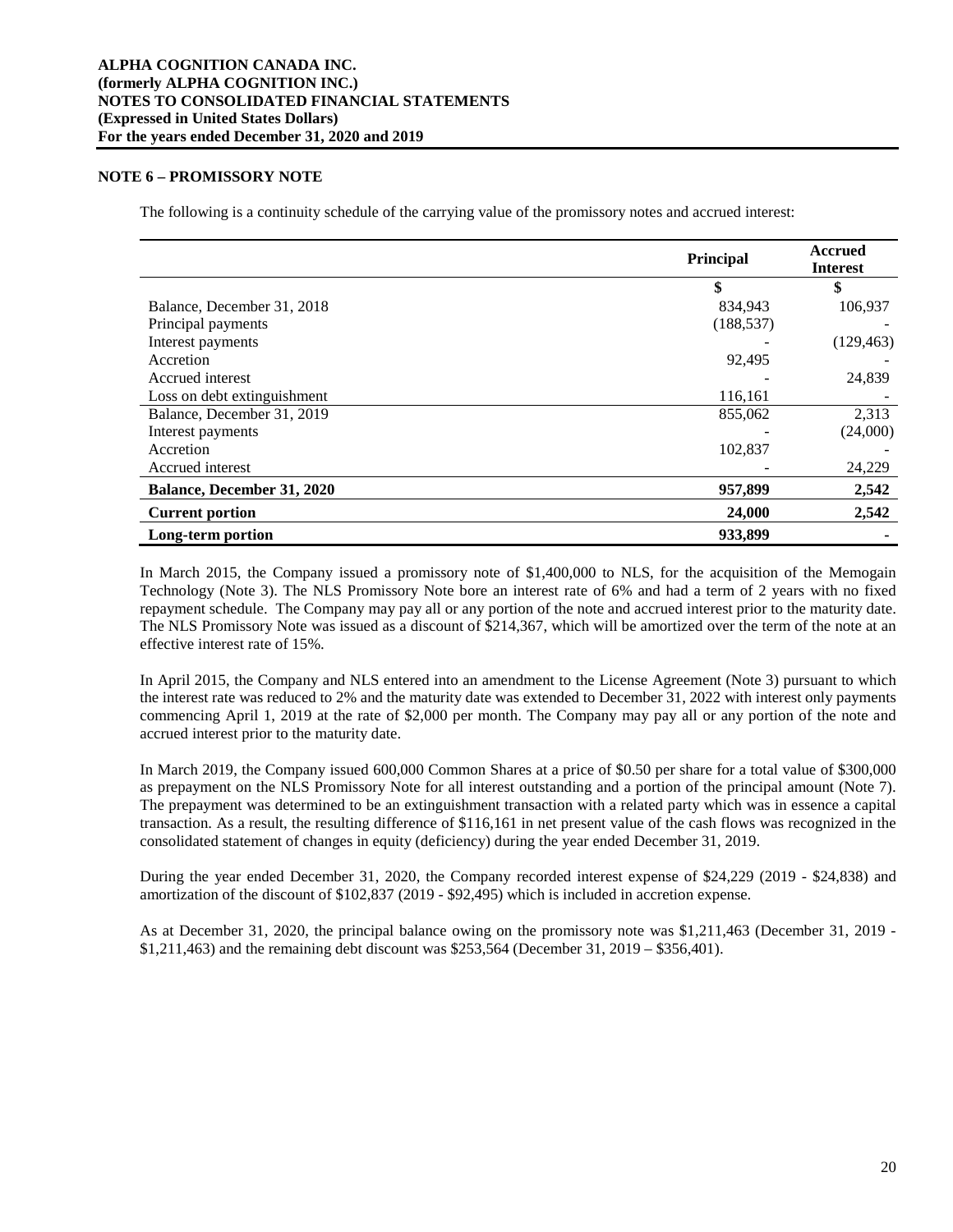## **NOTE 7 – SHARE CAPITAL**

## **Authorized share capital**

The Company is authorized to issue the following share capital:

- Unlimited common voting shares without par value ("Common share")
- Unlimited Class B common non-voting shares without par value ("Class B common share"), with each full Class B common share being convertible into one Common share upon either of the following events:
	- o the completion of an IPO<br>o an offer to purchase all the
	- o an offer to purchase all the Common shares of the Company accepted by the Company
	- the holders of Common shares, holding in the aggregate no less than 51% of the issued Common shares, or the directors of the Company elect to convert the Class B common shares
- Unlimited Class C preferred shares without par value ("Class C preferred shares") which includes:
	- o 15,000,000 Series A preferred voting shares without par value with each full Series A preferred share being convertible into one Common share at the option of the holder

On June 30, 2020, Company's directors elected to convert all outstanding Class B Common shares to Common shares. The Class B Common class of shares was cancelled.

## **Issued share capital**

During the year ended December 31, 2020, the Company issued the following shares:

- 100,000 Common shares at a price of \$0.01 per share for total proceeds of \$1,000 for the exercise of Common share options. As a result, the Company transferred \$115,737 from reserves to share capital; and
- 2,480,334 Common shares for the conversion of 2,480,334 Class B common shares.

During the year ended December 31, 2019, the Company issued the following shares:

- 600,000 Common shares at a price of \$0.50 per share for a total value of \$300,000 as payment on the NLS Promissory Note (Note 6);
- 8,761,783 Units at a price of \$0.40 per share for a total value of \$3,504,713 for the conversion of all the convertible debentures outstanding (Note 5). Each unit consists of one Common share and one warrant at a price of \$0.40 per unit with each warrant having an exercise price of \$0.40 and a term of five years. The Company recorded share capital of \$6,225,562 which includes the transfer of the unamortized debt discount of \$1,896,029 and the balance of the derivative liability of \$4,329,534 to share capital.
- 302,130 Common shares at a price of \$1.16 per share for a total value of \$350,471 as settlement of the accrued interest on the convertible debentures (Note 5);
- 5,172,413 Common shares at a price of \$1.16 per share for total proceeds of \$6,000,005 in accordance with the Company's private placement;
- 1,160,846 Common shares at a price of \$0.01 per share for total proceeds of \$11,608 for the exercise of Common share options. As a result, the Company transferred \$578,113 from reserves to share capital; and
- 1,300,000 Class B common shares at a price of \$0.001 per share for total proceeds of \$1,300 for the exercise of Class B share options. As a result, the Company transferred \$97,843 from reserves to share capital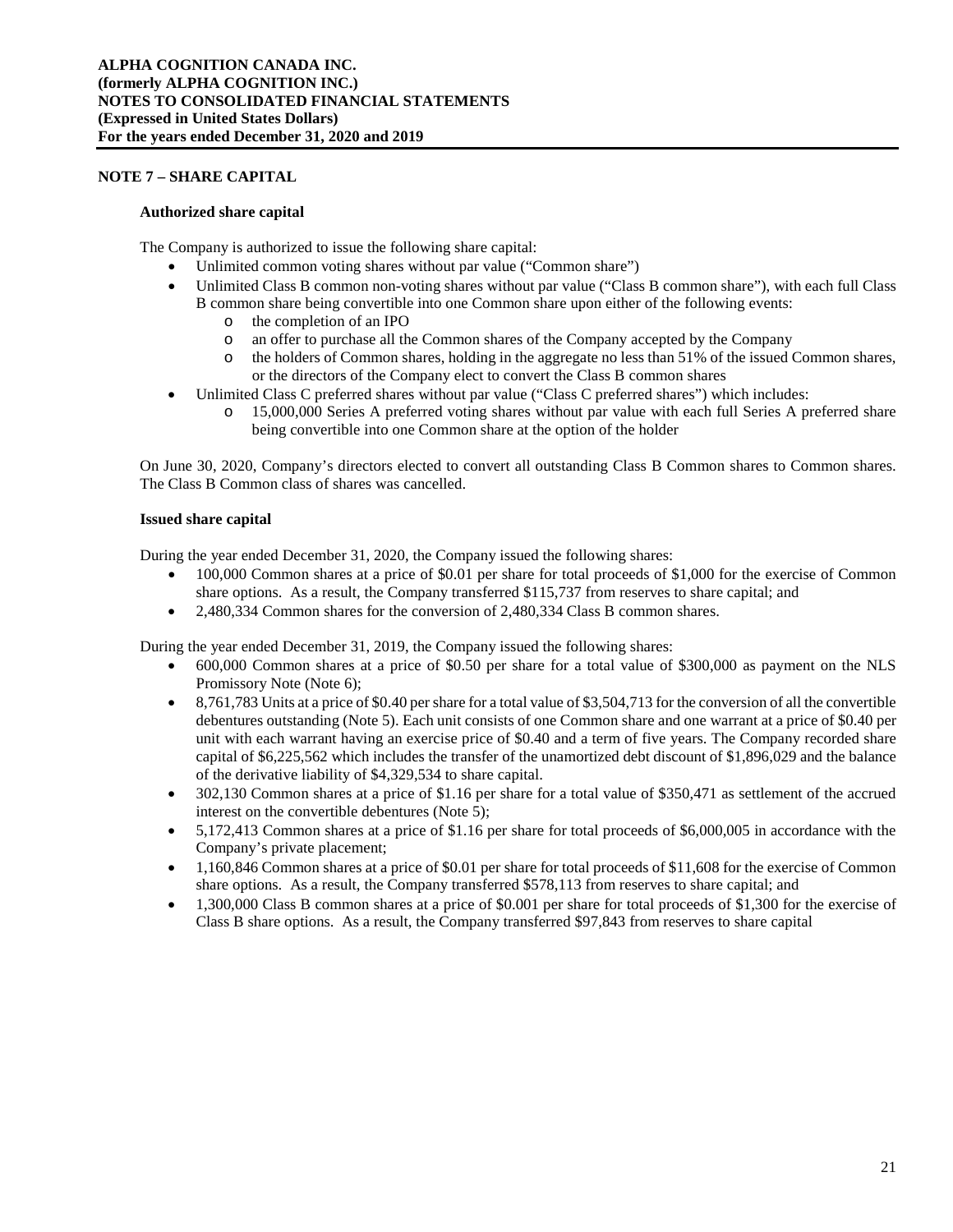## **NOTE 7 – SHARE CAPITAL (continued)**

#### **Warrants**

A summary of the Common share warrant transactions are summarized as follows:

|                                            | Number of<br><b>Warrants</b> | Weighted<br>Average<br><b>Exercise</b><br>Price |
|--------------------------------------------|------------------------------|-------------------------------------------------|
|                                            |                              | \$                                              |
| Balance, December 31, 2018                 | 440,000                      | 0.40                                            |
| Issued                                     | 8,761,783                    | 0.40                                            |
| <b>Balance, December 31, 2019 and 2020</b> | 9,201,783                    | 0.40                                            |

A summary of the Common share warrants outstanding and exercisable at December 31, 2020 is as follows:

| Outstanding | <b>Exercise Price</b> | <b>Expiry Date</b> |
|-------------|-----------------------|--------------------|
|             |                       |                    |
| 440,000     | 0.40                  | July 5, 2023       |
| 8,761,783   | 0.40                  | August 30, 2024    |

The weighted average life of warrants outstanding at December 31, 2020 was 3.61 years.

## **Share options**

#### Common share options

The Company has a stock option plan whereby the Company can grant stock options to directors, officers, employees and consultants enabling them to acquire Common shares. Options granted can have a maximum term of ten years and the board of directors can determine the vesting requirements. From time to time, the Company has granted performancebased share options to management and consultants. These options vest based on the Company's achievement of certain performance goals and operational metrics, as applicable, subject to continuous employment by each recipient.

On June 30, 2020, the Company's directors elected to convert all 900,000 outstanding Class B Common share options to Common share options on the same terms and conditions as originally issued on a 1:1 basis. The Class B Common share option plan was cancelled.

During the year ended December 31, 2020, the Company granted 39,154 Common share options to a consultant of the Company with an estimated fair value of \$44,194 which vested immediately. Additionally, the Company cancelled 300,000 common shares.

During the year ended December 31, 2019, the Company granted 5,000,000 Common share options with service and performance conditions to management and consultants with an estimated fair value of \$2,752,911, of which 800,000 common shares vested immediately, 2,100,000 common shares vest when certain performance goals are achieved, and 2,100,000 common shares vest quarterly over a two-year period from the date of grant. Additionally, the Company cancelled 666,000 vested common shares.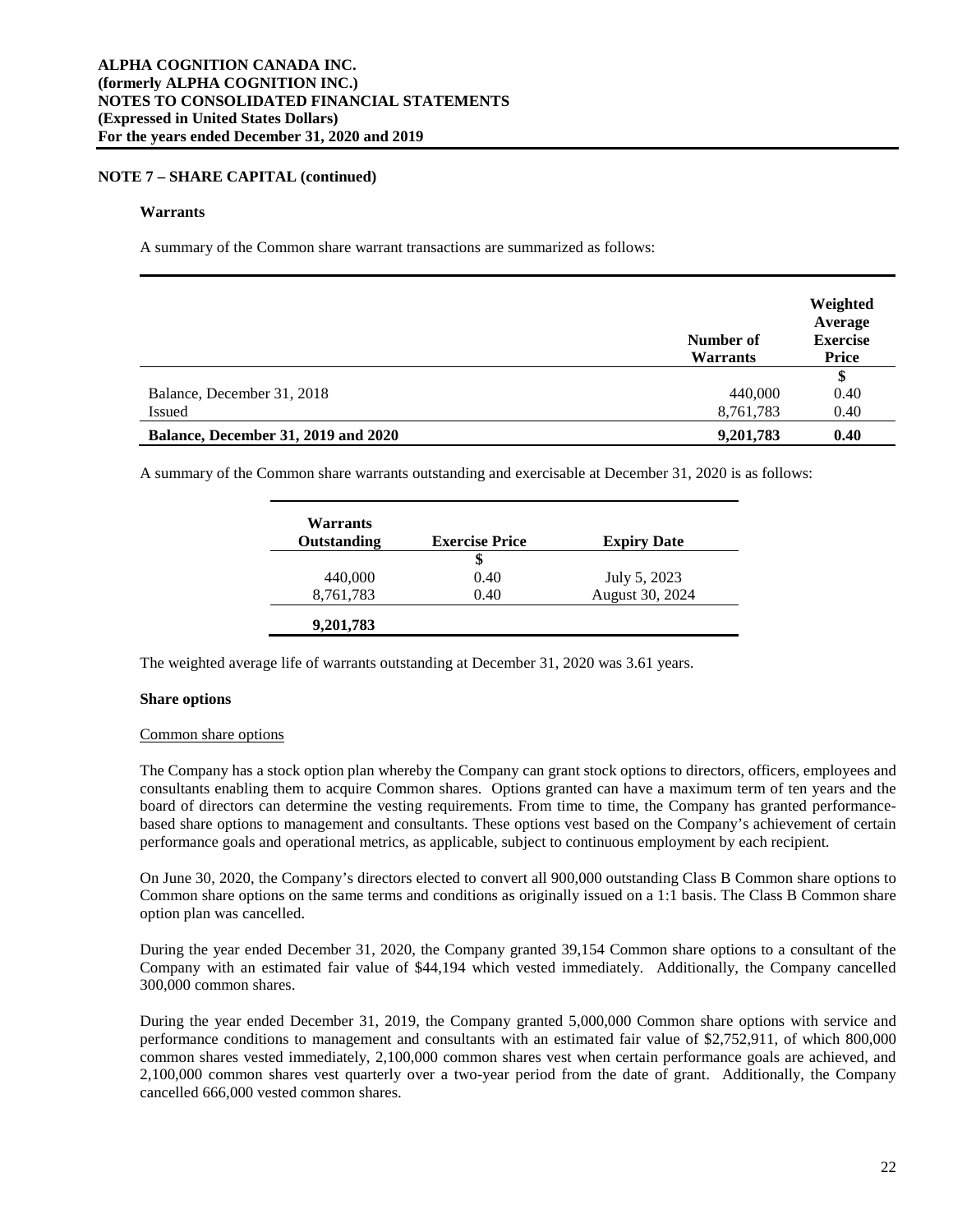## **NOTE 7 – SHARE CAPITAL (continued)**

#### **Share options (continued)**

## Common share options (continued)

The following weighted average assumptions were used in the Black-Scholes option-pricing model for the valuation of the Common share options issued:

|                                        | 2020     | 2019     |
|----------------------------------------|----------|----------|
|                                        |          |          |
| Risk-free interest rate                | 0.60%    | 2.23%    |
| Dividend yield                         | ۰        |          |
| Expected life                          | 10 years | 10 years |
| <b>Volatility</b>                      | 139%     | 125%     |
| Weighted average fair value per option | \$1.14   | \$0.55   |

For the year ended December 31, 2020, share-based compensation expense relating to service condition awards amounted to \$418,859 (2019 - \$1,075,932).

For the year ended December, 2020, share-based compensation expense relating to performance condition options amounted to \$136,061 (2019 – \$1,687,628).

Common share option transactions are summarized as follows:

|                                             | Year ended<br><b>December 31, 2020</b> |                                                        | <b>Year ended</b><br><b>December 31, 2019</b> |                                                        |
|---------------------------------------------|----------------------------------------|--------------------------------------------------------|-----------------------------------------------|--------------------------------------------------------|
|                                             | <b>Number</b><br>of Options            | Weighted<br>Average<br><b>Exercise</b><br><b>Price</b> | <b>Number</b><br>of Options                   | Weighted<br>Average<br><b>Exercise</b><br><b>Price</b> |
|                                             |                                        | \$                                                     |                                               | \$                                                     |
| Balance, beginning of year                  | 9,530,211                              | 0.01                                                   | 6,357,057                                     | 0.01                                                   |
| Granted                                     | 39,154                                 | 0.40                                                   | 5,000,000                                     | 0.01                                                   |
| Converted from Class B Common share options | 900,000                                | 0.001                                                  |                                               |                                                        |
| Exercised                                   | (100,000)                              | 0.01                                                   | (1,160,846)                                   | 0.01                                                   |
| Cancelled                                   | (300,000)                              | 0.01                                                   | (666,000)                                     | 0.01                                                   |
| Balance, end of year                        | 10,069,365                             | 0.01                                                   | 9,530,211                                     | 0.01                                                   |
| Options exercisable, end of year            | 6,201,865                              |                                                        | 4,057,711                                     |                                                        |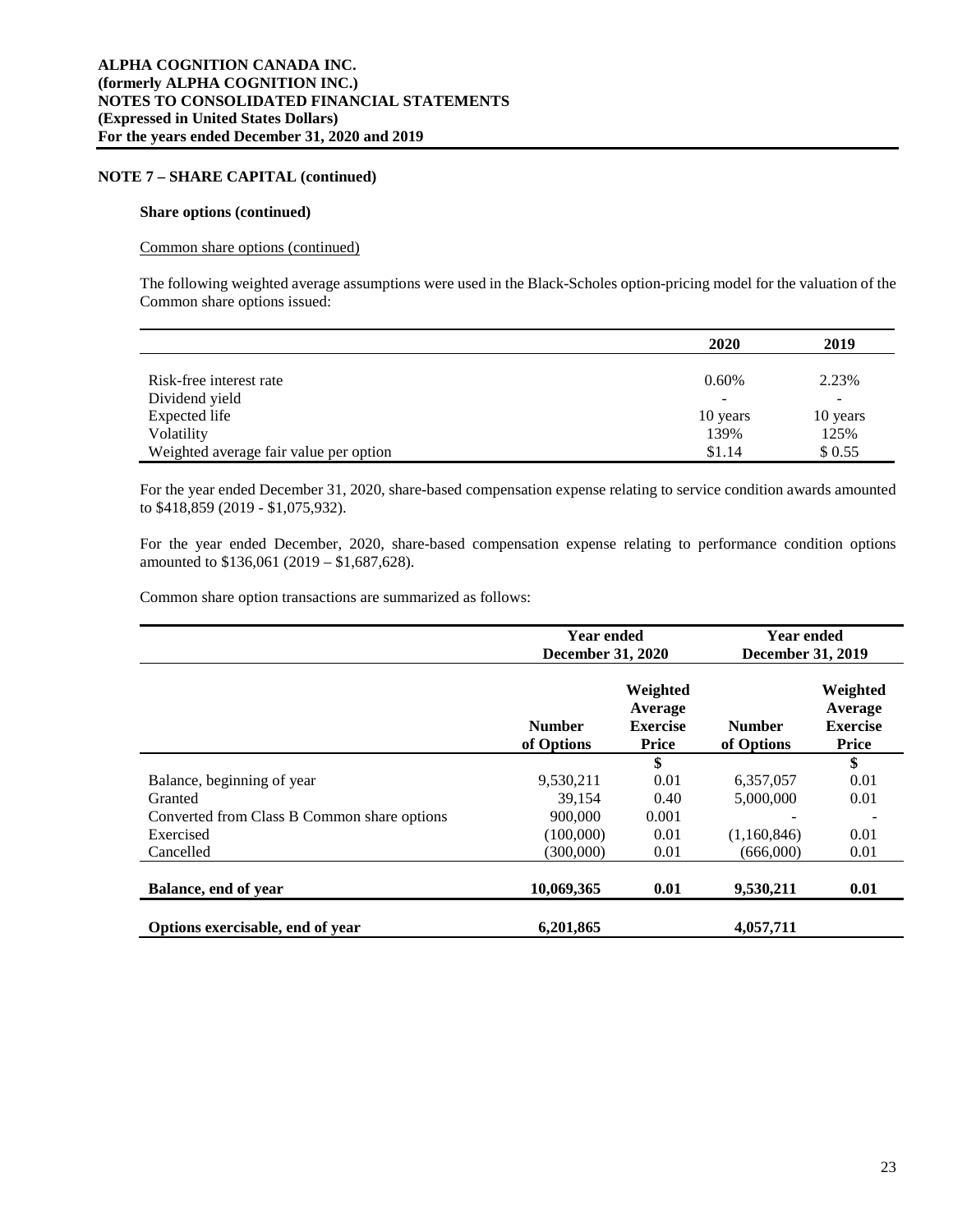## **NOTE 7 – SHARE CAPITAL (continued)**

#### **Share options (continued)**

### Common share options (continued)

A summary of the Common share options outstanding at December 31, 2020 is as follows:

| <b>Options</b><br>Outstanding | <b>Exercise Price</b> | <b>Expiry Date</b> |
|-------------------------------|-----------------------|--------------------|
|                               | \$                    |                    |
| 900,000                       | 0.001                 | February 1, 2026   |
| 691,057                       | 0.01                  | December 31, 2027  |
| 4,600,000                     | 0.01                  | September 1, 2028  |
| 39.154                        | 0.40                  | June 1, 2029       |
| 3,800,000                     | 0.01                  | June 1, 2029       |
| 39,154                        | 0.40                  | July 22, 2030      |
| 10,069,365                    |                       |                    |

The weighted average life of Common share options outstanding at December 31, 2020 was 7.69 years.

## Class B Common Share Options

The Company had a stock option plan whereby the Company could grant stock options to directors, officers, employees and consultants enabling them to acquire Class B common shares. Options granted could have a maximum term of ten years and the board of directors can determine the vesting requirements. The Company cancelled the Class B Common share option plan on June 30, 2020.

Class B Common share option transactions are summarized as follows:

|                                   | <b>Year ended</b>           |                                                        | <b>Year ended</b>           |                                                        |
|-----------------------------------|-----------------------------|--------------------------------------------------------|-----------------------------|--------------------------------------------------------|
|                                   | <b>December 31, 2020</b>    |                                                        | <b>December 31, 2019</b>    |                                                        |
|                                   | <b>Number</b><br>of Options | Weighted<br>Average<br><b>Exercise</b><br><b>Price</b> | <b>Number</b><br>of Options | Weighted<br>Average<br><b>Exercise</b><br><b>Price</b> |
|                                   |                             | \$                                                     |                             | \$                                                     |
| Balance, beginning of year        | 900,000                     | 0.001                                                  | 2,200,000                   | 0.001                                                  |
| Exercised                         |                             |                                                        | (1,300,000)                 | 0.001                                                  |
| Converted to Common share options | (900,000)                   | 0.001                                                  |                             |                                                        |
| Balance, end of year              |                             |                                                        | 900,000                     | 0.001                                                  |
| Options exercisable, end of year  |                             |                                                        | 900,000                     |                                                        |

The Company did not record any share-based compensation for the Class B Common share options during the years ended December 31, 2020 and 2019.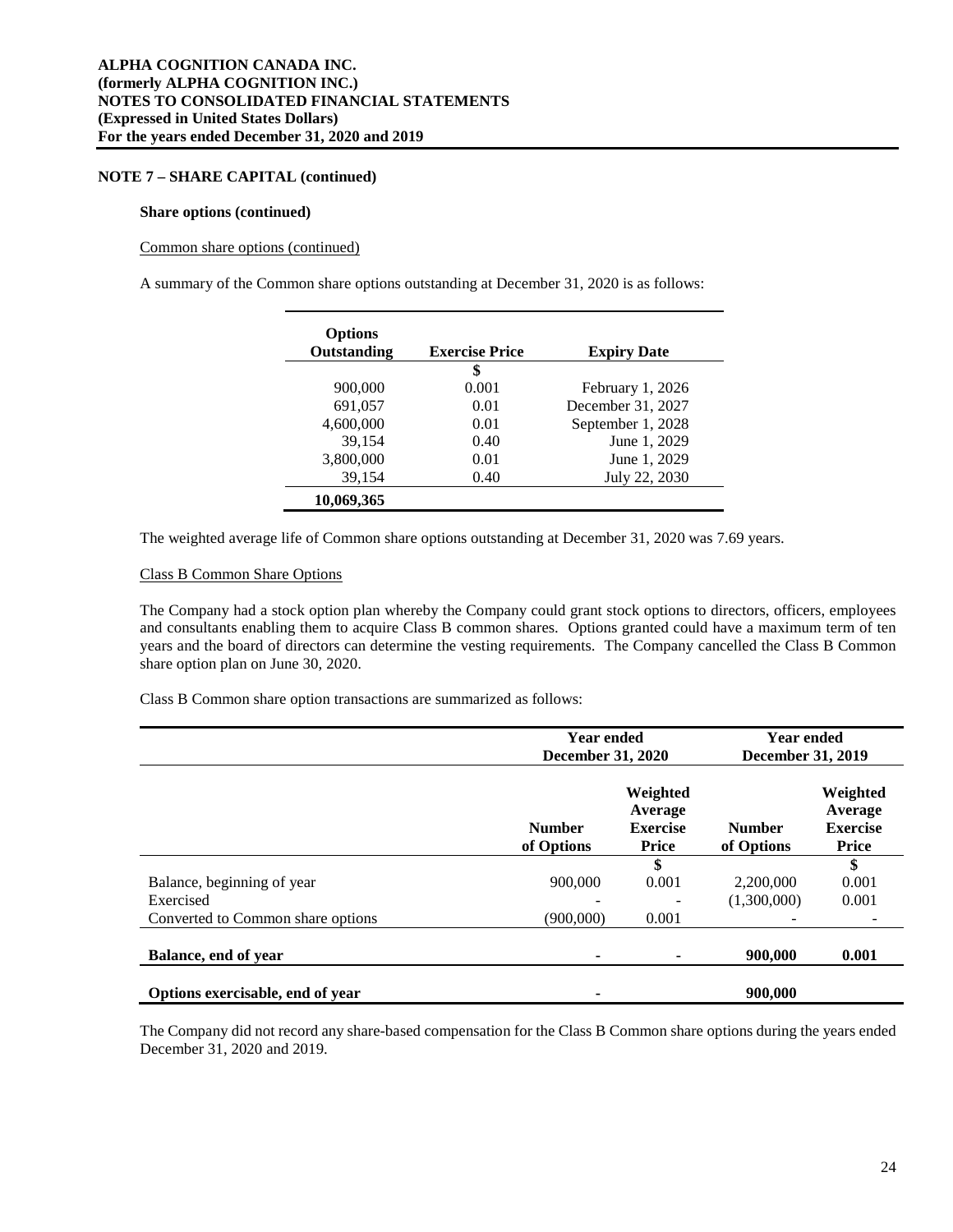## **NOTE 8 – RESEARCH AND DEVELOPMENT**

The Company's research and development expenses are summarized below:

|                                |                     | For the years ended December 31, |           |
|--------------------------------|---------------------|----------------------------------|-----------|
|                                | <b>Note</b><br>2020 |                                  | 2019      |
|                                |                     | \$                               | \$        |
| Consulting fees                |                     | 769,636                          | 1,016,245 |
| Legal and patent costs         |                     | 119,679                          | 172,220   |
| Management fees                | 9                   | 495,000                          | 333,186   |
| Other research and development |                     | 92,142                           | 111,247   |
| Product development (recovery) |                     | 2,511,140                        | 269,925   |
| Share-based compensation       | 9                   | 419,788                          | 1,659,766 |
| Salaries and benefits          |                     | 265,637                          |           |
|                                |                     | 4,673,022                        | 3,562,589 |

## **NOTE 9 – RELATED PARTY TRANSACTIONS AND BALANCES**

Key management personnel are those persons having authority and responsibility for planning, directing and controlling the activities of the Company, directly or indirectly. Key management personnel include the Company's executive officers and members if it's Board of Directors.

Summary of key management personnel compensation:

|                                                 | For the years ended<br>December 31, |           |
|-------------------------------------------------|-------------------------------------|-----------|
|                                                 | 2020                                | 2019      |
|                                                 | \$                                  | \$        |
| Other general and administrative                | 49,500                              | 54,000    |
| Management fees                                 | 317,362                             | 225,999   |
| Professional fees                               | 917                                 | 3.979     |
| Research and development - clinical trial costs |                                     | 37,945    |
| Research and development - management fees      | 435,000                             | 333,186   |
| Share-based compensation                        | 444,315                             | 2,551,870 |
|                                                 | 1,247,094                           | 3,206,979 |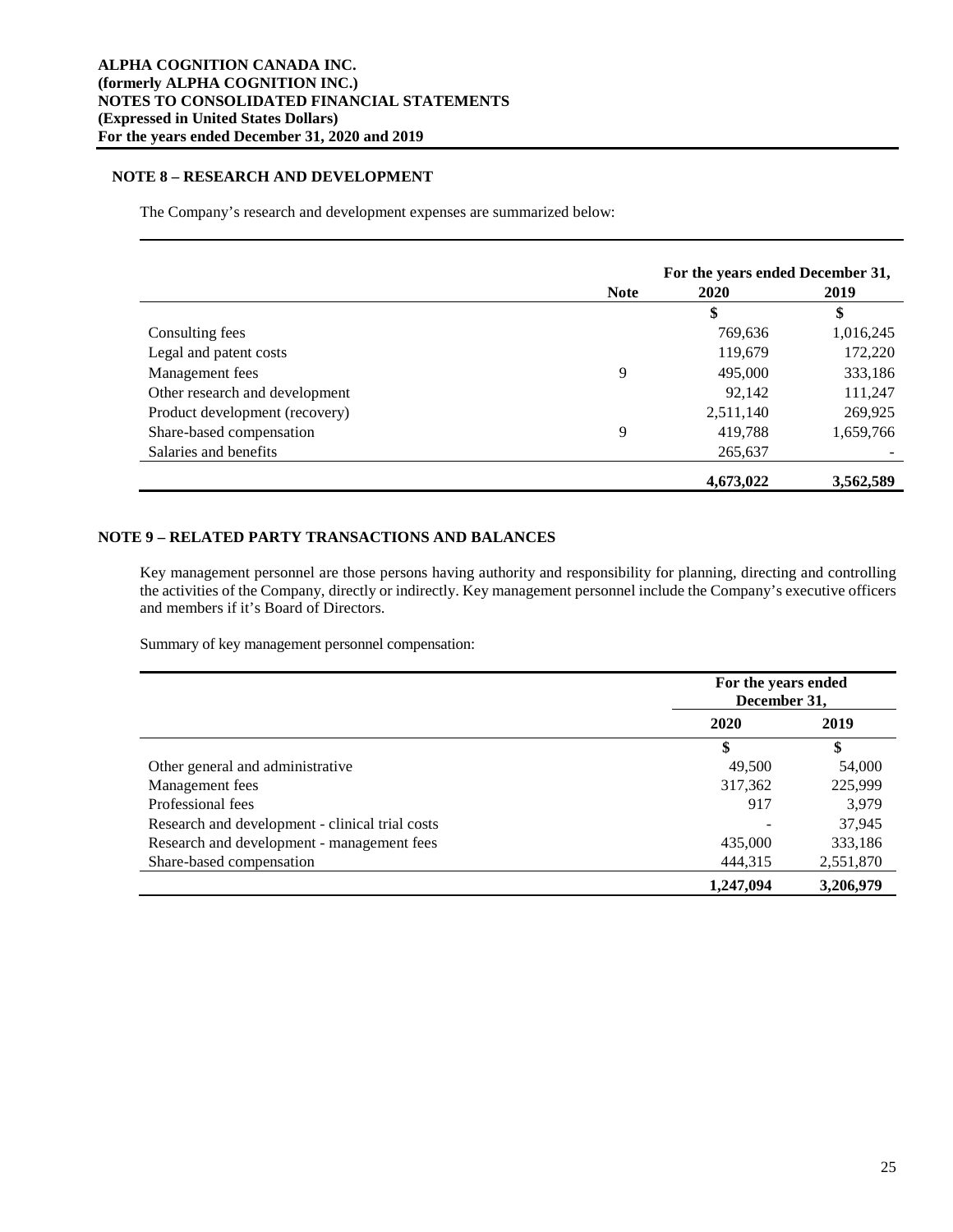## **NOTE 9 – RELATED PARTY TRANSACTIONS AND BALANCES (continued)**

Summary of related party balances:

|                                                 | 2020                     | 2019    |
|-------------------------------------------------|--------------------------|---------|
|                                                 | y.                       |         |
| Related parties payable                         |                          |         |
| Due to NLS                                      | 9,000                    | 1,215   |
| Accrued interest - NLS Promissory Note (Note 6) | 2,542                    | 2,313   |
| Directors and officers                          | $\overline{\phantom{a}}$ | 132,600 |
|                                                 | 11.542                   | 136,128 |

Amounts due to related parties are unsecured, non-interest bearing and have no specific terms of repayment.

A summary of related party convertible debentures transactions is included in Note 5. A summary of the promissory note held by a related party is included in Note 6.

## **NOTE 10 – COMMITMENTS**

In November 2020, the Company entered into a license agreement with NLS for the world-wide exclusive right to the PGRN Technology. In accordance with the agreement, the Company will pay the following:

- \$50,000 to NLS before January 15, 2021 (paid subsequent to December 31, 2020);
- a royalty of 1.5% of the commercial sales, capped at \$2,000,000, to NLS;
- 10% of any Upfront Payments in excess of \$2,000,000.

The total amount payable to NLS under this agreement shall not exceed \$2,000,000.

## **NOTE 11 – CAPITAL DISCLOSURE AND MANAGEMENT**

The Company defines its capital as all components of shareholders' equity. The Company's objective when managing capital is to safeguard the Company's ability to continue as a going concern. The Company manages its capital structure to maximize its financial flexibility making adjustments to it in response to changes in economic conditions and the risk characteristics of the underlying assets and business opportunities. The Company does not presently utilize any quantitative measures to monitor its capital. The Company is not subject to externally imposed capital requirements.

# **NOTE 12 – FINANCIAL INSTRUMENTS AND RISK MANAGEMENT**

Financial instruments measured at fair value are classified into one of three levels in the fair value hierarchy according to the relative reliability of the inputs used to estimate the fair values. The three levels of the fair value hierarchy are:

- Level 1 Unadjusted quoted prices in active markets for identical assets or liabilities;
- Level 2 Inputs other than quoted prices that are observable for the asset or liability either directly or indirectly; and
- Level 3 Unobservable inputs that are supported by little or no market activity, therefore requiring an entity to develop its own assumptions about the assumption that market participants would use in pricing.

The Company's financial instruments consist of cash, subscription receipts receivable, accounts payable, related parties payable, convertible debentures, derivative liability, and promissory note. The fair values of subscription receipts receivable, accounts payable, related parties payable, refundable subscription receipts, convertible debentures and promissory note approximates their carrying values either due to their nature or current market rates for similar instruments. Cash is measured at fair value on a recurring basis using level 1 inputs. Derivative liability is measured at fair value on a recurring basis using level 3 inputs. The continuity and valuation techniques that are used to determine the fair value of the derivative liability are described in Note 5.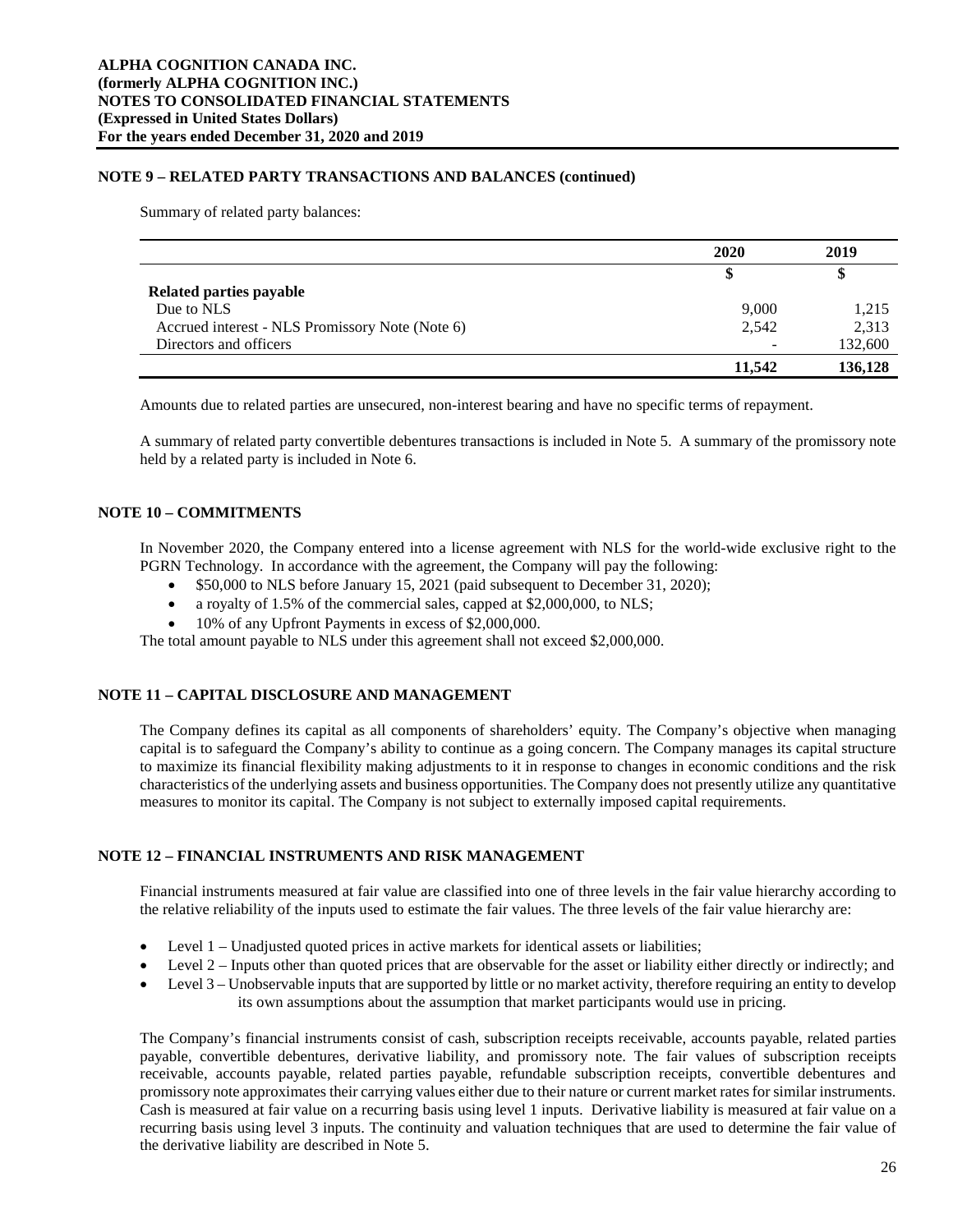## **NOTE 12 – FINANCIAL INSTRUMENTS AND RISK MANAGEMENT (continued)**

The Company is exposed to a variety of financial risks by virtue of its activities including currency, credit, interest rate, and liquidity risk.

a) Currency risk

Foreign currency exchange rate risk is the risk that the fair value or future cash flows will fluctuate as a result of changes in foreign exchange rates. The Company's operations are carried out in Canada and the United States. As at December 31, 2020, the Company had net monetary assets of approximately \$150,000 denominated in Canadian dollars. These factors expose the Company to foreign currency exchange rate risk, which could have an adverse effect on the profitability of the Company. A 10% change in the exchange rate with the Canadian dollar would change net loss and comprehensive loss by approximately \$15,000. At this time, the Company currently does not have plans to enter into foreign currency future contracts to mitigate this risk, however it may do so in the future.

b) Credit risk

Credit risk is the risk that one party to a financial instrument will cause a financial loss for the other party by failing to discharge an obligation.

The Company's cash is held in a large Canadian financial institution and a United States of America based financial institution. The Company maintains certain cash deposits with Schedule I financial institutions, which from time to time may exceed federally insured limits. The Company has not experienced any significant credit losses and believes it is not exposed to any significant credit risk. The Company's maximum credit risk is equal to the carrying value of cash at December 31, 2020 and 2019.

c) Interest rate risk

Interest rate risk is the risk the fair value or future cash flows of a financial instrument will fluctuate because of changes in market interest rates. Financial assets and liabilities with variable interest rates expose the Company to interest rate cash flow risk. The Company does not hold any financial liabilities with variable interest rates. Financial assets and liabilities with fixed interest rates expose the Company to interest rate price risk. As at December 31, 2020, the promissory note bears interest of 2% per annum and is subject to interest rate price risk. The Company maintains bank accounts which earn interest at variable rates but it does not believe it is currently subject to any significant interest rate risk.

d) Liquidity risk

The Company's ability to continue as a going concern is dependent on management's ability to raise required funding through future equity issuances and through short-term borrowing. The Company manages its liquidity risk by forecasting cash flows from operations and anticipating any investing and financing activities. Management and the Board of Directors are actively involved in the review, planning and approval of significant expenditures and commitments.

Contractual undiscounted cash flow requirements for financial liabilities as at December 31, 2020 are as follows:

|                                          | $<$ 1 Year | 2-3 Years                | Total     |
|------------------------------------------|------------|--------------------------|-----------|
|                                          |            | S                        |           |
| Accounts payable and accrued liabilities | 203,853    | $\overline{\phantom{a}}$ | 203,853   |
| Refundable subscription receipts         | 3,337,963  | $\overline{\phantom{a}}$ | 3,337,963 |
| Related parties payable                  | 11.542     | $\overline{\phantom{a}}$ | 11,542    |
| Promissory note                          | 24,000     | 1,187,463                | 1,211,463 |
|                                          | 3,577,358  | 1,187,463                | 4,764,821 |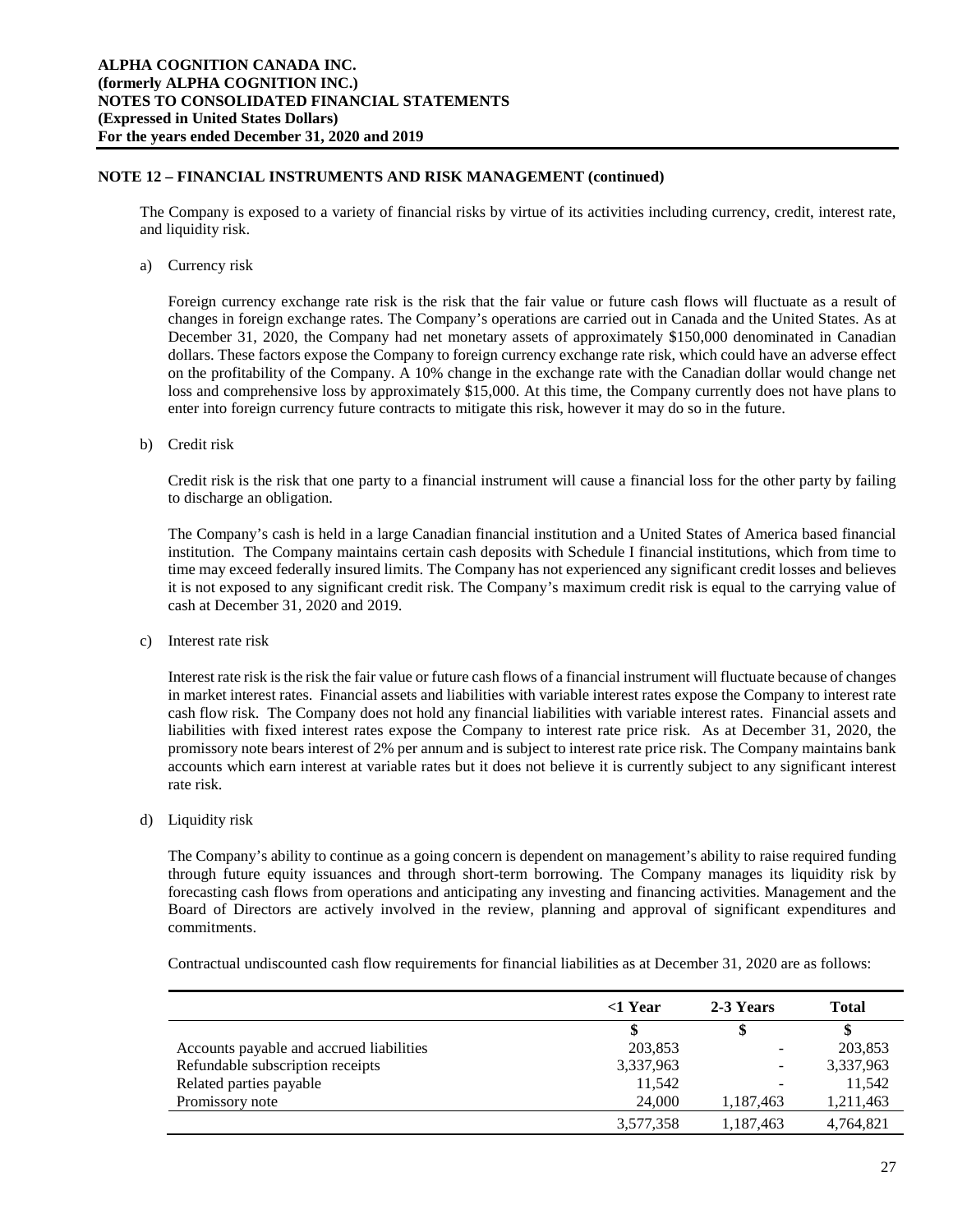# **NOTE 13 – SUPPLEMENTAL DISCLOSURES WITH RESPECT TO CASH FLOWS**

|                                                    | For the years ended<br>December 31, |         |
|----------------------------------------------------|-------------------------------------|---------|
|                                                    | 2020                                | 2019    |
|                                                    |                                     |         |
| Supplemental non-cash disclosures                  |                                     |         |
| Subscription receipts receivable                   | 1,439,223                           |         |
| Common shares issued for promissory note repayment |                                     | 300,000 |

## **NOTE 14 – SEGMENTED INFORMATION**

The Company currently operates in a single reportable operating segment.

For the years ended December 31, 2020 and 2019, the Company operated in two geographical areas being Canada and the United States of America.

Year ended December 31, 2020:

|                                                     | <b>United States</b> |            |         |
|-----------------------------------------------------|----------------------|------------|---------|
|                                                     | Canada               | of America | Total   |
|                                                     |                      |            |         |
| Non-current assets other than financial instruments | 732,247              | 3.727      | 735.974 |

Year ended December 31, 2019:

|                                                     | <b>United States</b> |            |              |
|-----------------------------------------------------|----------------------|------------|--------------|
|                                                     | Canada               | of America | <b>Total</b> |
|                                                     |                      |            |              |
| Non-current assets other than financial instruments | 808.180              | -          | 808.180      |

# **NOTE 15 – INCOME TAXES**

A reconciliation of income taxes at statutory rates with the reported taxes is as follows:

|                                                   | 2020        | 2019        |
|---------------------------------------------------|-------------|-------------|
|                                                   | \$          | \$          |
| Net loss before income taxes                      | (5,784,207) | (6,606,527) |
| Canadian statutory income tax rate                | 27.00%      | 27.00%      |
|                                                   |             |             |
| Expected income tax recovery at statutory rate    | 1,561,736   | 1,783,762   |
| Tax effect of:                                    |             |             |
| Permanent differences and others                  | (160, 243)  | (999, 832)  |
| Change in unrecognized deferred income tax assets | (1,401,493) | (783, 930)  |
| Income tax recovery                               |             |             |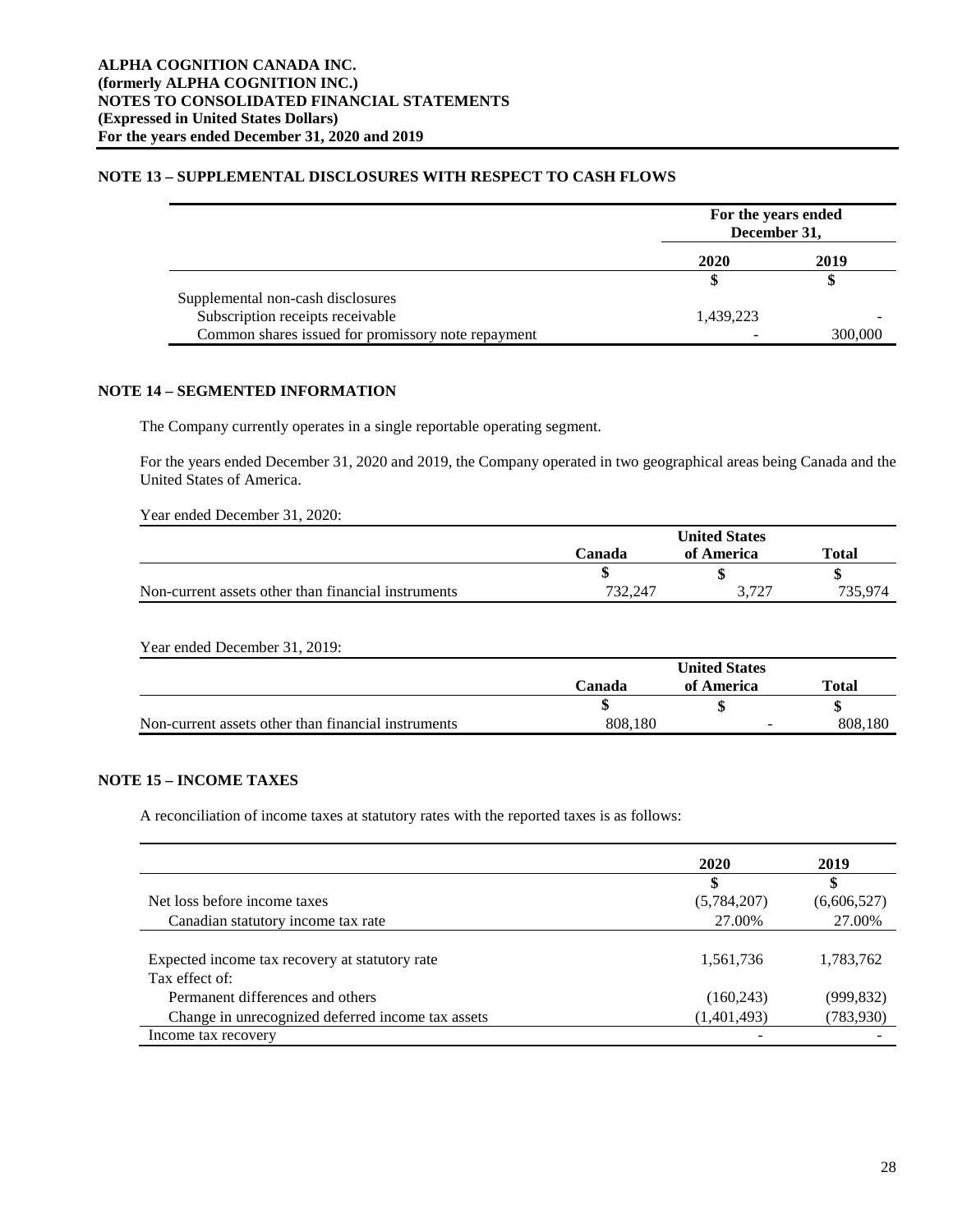## **NOTE 15 – INCOME TAXES (continued)**

The significant components of deferred income tax assets and liabilities are as follows:

|                                        | 2020        | 2019        |
|----------------------------------------|-------------|-------------|
|                                        | \$          | \$          |
| Deferred income tax assets:            |             |             |
| Non-capital losses carried forward     | 3,119,585   | 1,714,977   |
| Intangible assets                      | 194.913     | 174,155     |
| Promissory notes                       | (68, 463)   | (96, 228)   |
| Convertible promissory notes           | (52, 440)   |             |
| Total gross deferred income tax assets | 3,193,595   | 1,792,904   |
| Unrecognized deferred tax assets       | (3,193,595) | (1,792,904) |
| Net deferred income tax assets         |             |             |

At December 31, 2020, the Company had, for Canadian tax purposes, non-capital losses aggregating approximately \$11,503,000. These losses are available to reduce taxable income earned by the Alpha Cognition Canada Inc. in future years and expire between 2035 and 2040.

## **NOTE 16 – QUALIFYING TRANSACTION**

On October 27, 2020, ACI Canada entered into an Arrangement Agreement with Alpha Cognition Inc. (formerly Crystal Bridge Enterprises Inc.) ("ACI") whereby ACI would acquire 100% of the issued and outstanding shares of the ACI Canada by issuing to the shareholders of ACI Canada one common share of ACI ("CPC Share") for every one common share of ACI Canada share held by each ACI Canada shareholder (the "Transaction"). Certain US resident ACI Canada shareholders agreed to receive a restricted voting share (a "Restricted Voting Share") in place of a CPC Share which is equivalent to a CPC Share except that it will not be counted in a shareholder vote for the election of directors. In addition, holders of Class C Preferred shares of ACI Canada will receive one Class B Preferred Share of ACI for each Class C Preferred share of ACI Canada held by such shareholder. The outstanding options and warrants of ACI Canada became convertible into options and warrants of ACI. The Transaction constitutes a reverse acquisition of ACI.

Concurrent to the Transaction, ACI Canada and ACI completed a brokered private placement by raising CAD\$5,376,198 by way of the sale of 3,360,124 subscription receipts at a price of CAD\$1.60 per subscription receipt ("Subscription Receipt") with each Subscription Receipt consisting of one common share and one-half warrant ("Private Placement"). Each whole warrant is exercisable at a price of CAD\$2.10 per warrant for a term of 24 months from the closing date. Of the funds raised, US\$1,503,010 was raised by ACI Canada for 1,252,499 Subscription Receipts, CAD\$2,430,800 was raised by ACI Canada for 1,519,250 subscription receipts, and CAD\$941,400 was raised by ACI for 588,375 subscription receipts. In connection with the Private Placement, ACI Canada has agreed to pay a cash commission of \$209,174 and issue 130,733 warrants under the Private Placement to the agents. Each agent warrant is exercisable into common shares of ACI at an exercise price of CAD\$1.60 for a term of 2 years.

Immediately before the closing of the Transaction and in connection with the Transaction, the First Note holders of ACI Canada were issued 2,171,210 common shares of ACI Canada, the Second Note holders were issued 62,826 common shares of ACI Canada, and the First Note Warrant holders who elected to receive Subscription Receipts were issued 1,613,186 Subscription Receipts.

During the year ended December 31, 2020, ACI Canada incurred business investigation costs of \$63,887 in relation to the Transaction. As of December 31, 2020, ACI Canada issued \$3,337,963 in refundable subscription receipts for the private placement, of which \$1,439,223 is being held in escrow and has been presented as subscription receipts receivable on the statement of financial position. In connection with the private placement, as at December 31, 2020, ACI Canada had incurred share issuance costs of \$202,216 which is included in prepaid expenses and other current assets.